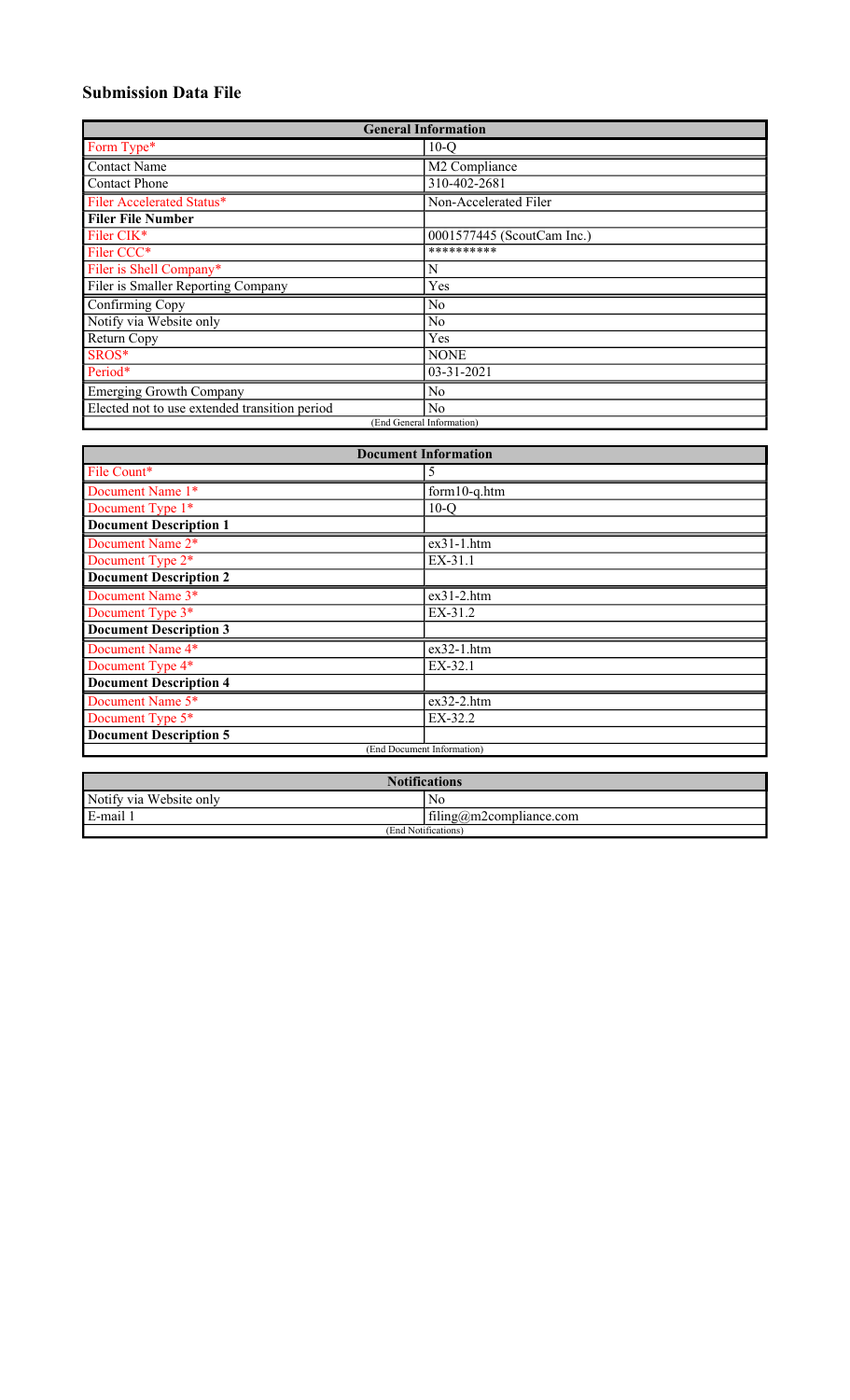# UNITED STATES

SECURITIES AND EXCHANGE COMMISSION

Washington, D.C. 20549

# FORM 10-Q

(Mark One)

[X] QUARTERLY REPORT PURSUANT TO SECTION 13 OR 15(d) OF THE SECURITIES EXCHANGE ACT OF 1934

For the quarterly period ended March 31, 2021

[ ] TRANSITION REPORT PURSUANT TO SECTION 13 OR 15(d) OF THE SECURITIES EXCHANGE ACT OF 1934

For the transition period from to

Commission File No. 333-188920

# SCOUTCAM INC.

(Exact name of registrant as specified in its charter)

| <b>Nevada</b>                                                                                                                                                                                                                                                                                                                                  | 847-4257143         |  |  |
|------------------------------------------------------------------------------------------------------------------------------------------------------------------------------------------------------------------------------------------------------------------------------------------------------------------------------------------------|---------------------|--|--|
| (State or other jurisdiction                                                                                                                                                                                                                                                                                                                   | (I.R.S. Employer)   |  |  |
| of incorporation or organization)                                                                                                                                                                                                                                                                                                              | Identification No.) |  |  |
| <b>Suite 7A, Industrial Park</b><br>P.O. Box 3030, Omer, Israel                                                                                                                                                                                                                                                                                | 8496500             |  |  |
| (Address of Principal Executive Offices)                                                                                                                                                                                                                                                                                                       | (Zip Code)          |  |  |
| $+97273370-4691$                                                                                                                                                                                                                                                                                                                               |                     |  |  |
| (Registrant's telephone number, including area code)                                                                                                                                                                                                                                                                                           |                     |  |  |
|                                                                                                                                                                                                                                                                                                                                                |                     |  |  |
|                                                                                                                                                                                                                                                                                                                                                |                     |  |  |
| $(T_1, \ldots, T_{n-1}, T_{n-1}, T_{n-1}, T_{n-1}, T_{n-1}, T_{n-1}, T_{n-1}, T_{n-1}, T_{n-1}, T_{n-1}, T_{n-1}, T_{n-1}, T_{n-1}, T_{n-1}, T_{n-1}, T_{n-1}, T_{n-1}, T_{n-1}, T_{n-1}, T_{n-1}, T_{n-1}, T_{n-1}, T_{n-1}, T_{n-1}, T_{n-1}, T_{n-1}, T_{n-1}, T_{n-1}, T_{n-1}, T_{n-1}, T_{n-1}, T_{n-1}, T_{n-1}, T_{n-1}, T_{n-1}, T_{$ |                     |  |  |

(Former name, former address and former fiscal year, if changed since last report)

Securities registered pursuant to Section 12(b) of the Act:

| Title of <b>c</b><br>r each class | Fadıng<br>ıholís | Name of exchange on which registered |
|-----------------------------------|------------------|--------------------------------------|
| $'$ $'$ $'$ $'$ $'$ $''$          |                  | .                                    |

Indicate by check mark whether the registrant (1) has filed all reports required to be filed by Section 13 or 15(d) of the Securities Exchange Act of 1934 during the preceding 12 months (or for such shorter period that the registrant was required to file such reports), and (2) has been subject to such filing requirements for the past 90 days. Yes [X] No [ ]

Indicate by check mark whether the registrant has submitted electronically every Interactive Data File required to be submitted pursuant to Rule 405 of Regulation S-T (§ 232.405 of this chapter) during the preceding 12 months (or for such shorter period that the registrant was required to submit such files). Yes [X] No [ ]

Indicate by check mark whether the registrant is a large accelerated filer, an accelerated filer, a non-accelerated filer, a smaller reporting company, or an emerging growth company. See the definitions of "large accelerated filer," "accelerated filer," "smaller reporting company," and "emerging growth company" in Rule 12b-2 of the Exchange Act.

[ ] Large accelerated filer [ ] Large accelerated filer [ ] Accelerated filer [ X] Smaller reporting

Non-accelerated filer [X] Smaller reporting company

[ ] Emerging growth company

If an emerging growth company, indicate by check mark if the registrant has elected not to use the extended transition period for complying with any new or revised financial accounting standards provided pursuant to Section 13(a) of the Exchange Act. [ ]

Indicate by check mark whether the registrant is a shell company (as defined in Rule 12b-2 of the Exchange Act). Yes [ ] No [X]

As of May 13, 2021, the registrant had 60,295,245 shares of common stock, par value \$0.001, of the registrant issued and outstanding.

As used in this Quarterly Report and unless otherwise indicated, the terms "ScoutCam," "we," "us," "our," or "our Company" refer to ScoutCam Inc. Unless otherwise specified, all dollar amounts are expressed in United States dollars.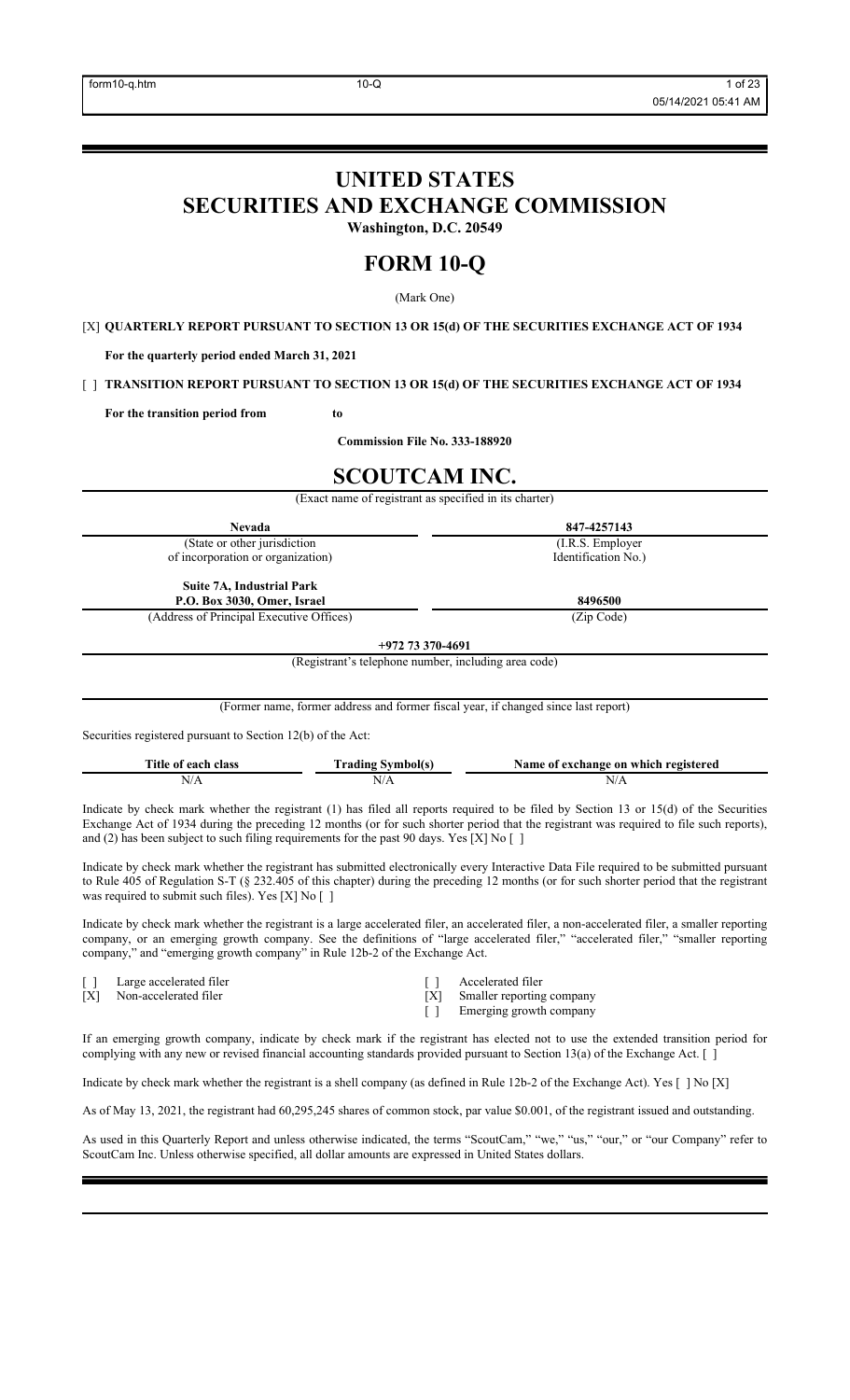## QUARTERLY REPORT ON FORM 10-Q

# TABLE OF CONTENTS

|                   |                                                                                       | Page |
|-------------------|---------------------------------------------------------------------------------------|------|
|                   | <b>Cautionary Note Regarding Forward-Looking Statements</b>                           | 3    |
|                   | <b>PART 1-FINANCIAL INFORMATION</b>                                                   |      |
| Item 1.           | Consolidated Financial Statements (unaudited)                                         | 4    |
|                   | <b>Consolidated Balance Sheets</b>                                                    | 5    |
|                   | <b>Consolidated Statements of Comprehensive Loss</b>                                  | 7    |
|                   | <b>Statements of Stockholders' Equity</b>                                             | 8    |
|                   | <b>Consolidated Statements of Cash Flows</b>                                          | 9    |
|                   | Notes to Consolidated Financial Statements                                            | 10   |
| Item 2.           | Management's Discussion and Analysis of Financial Condition and Results of Operations | 19   |
| Item 3.           | Quantitative and Qualitative Disclosures about Market Risk                            | 21   |
| Item 4.           | <b>Control and Procedures</b>                                                         | 21   |
|                   | PART II-OTHER INFORMATION                                                             |      |
| Item 1A.          | <b>Risk Factors</b>                                                                   | 21   |
| Item 6.           | Exhibits                                                                              | 22   |
| <b>SIGNATURES</b> |                                                                                       | 23   |
|                   | $-2-$                                                                                 |      |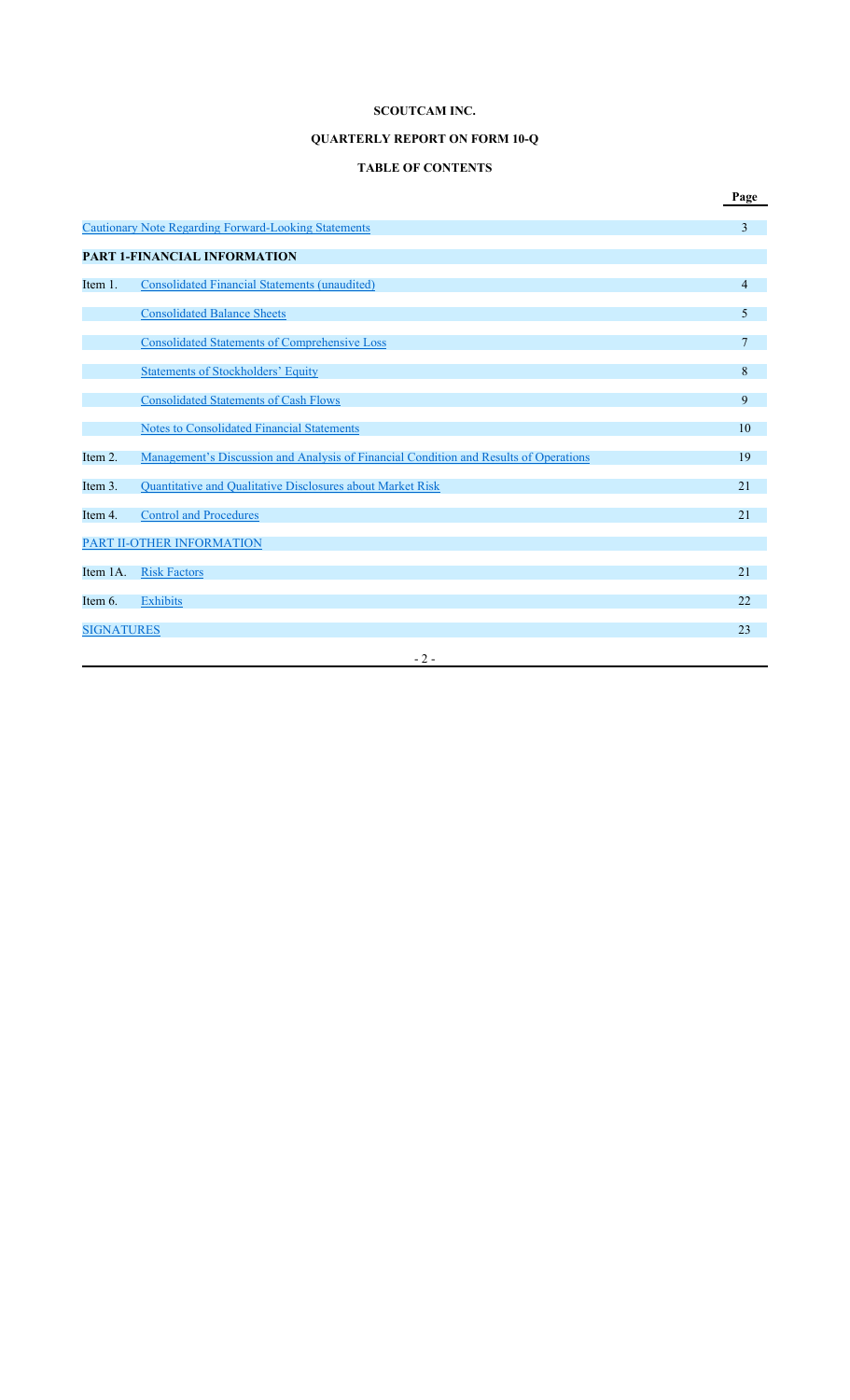### CAUTIONARY NOTE REGARDING FORWARD-LOOKING STATEMENTS

Certain information set forth in this Quarterly Report on Form 10-Q, including in Item 2, "Management's Discussion and Analysis of Financial Condition and Results of Operations" and elsewhere herein may address or relate to future events and expectations and as such constitutes "forward-looking statements" within the meaning of the Private Securities Litigation Reform Act of 1995. Statements which are not historical reflect our current expectations and projections about our future results, performance, liquidity, financial condition, prospects and opportunities and are based upon information currently available to us and our management and their interpretation of what is believed to be significant factors affecting our business, including many assumptions regarding future events.

Forward-looking statements, which involve assumptions and describe our future plans, strategies, and expectations, are generally identifiable by use of the words "may," "should," "would," "could," "scheduled," "expect," "anticipate," "estimate," "believe," "intend," "seek," or "project" or the negative of these words or other variations on these words or comparable terminology. Actual results, performance, liquidity, financial condition and results of operations, prospects and opportunities could differ materially and perhaps substantially from those expressed in, or implied by, these forward-looking statements as a result of various risks, uncertainties and other factors. These statements may be found under the section of our Annual Report on Form 10-K for the year ended December 31, 2020 (filed on March 31, 2021) entitled "Risk Factors" as well as in our other public filings.

In light of these risks and uncertainties, and especially given the start-up nature of our business, there can be no assurance that the forward-looking statements contained herein will in fact occur. Readers should not place undue reliance on any forward-looking statements. Except as expressly required by the federal securities laws, we undertake no obligation to publicly update or revise any forward-looking statements, whether as a result of new information, future events, changed circumstances or any other reason.

- 3 -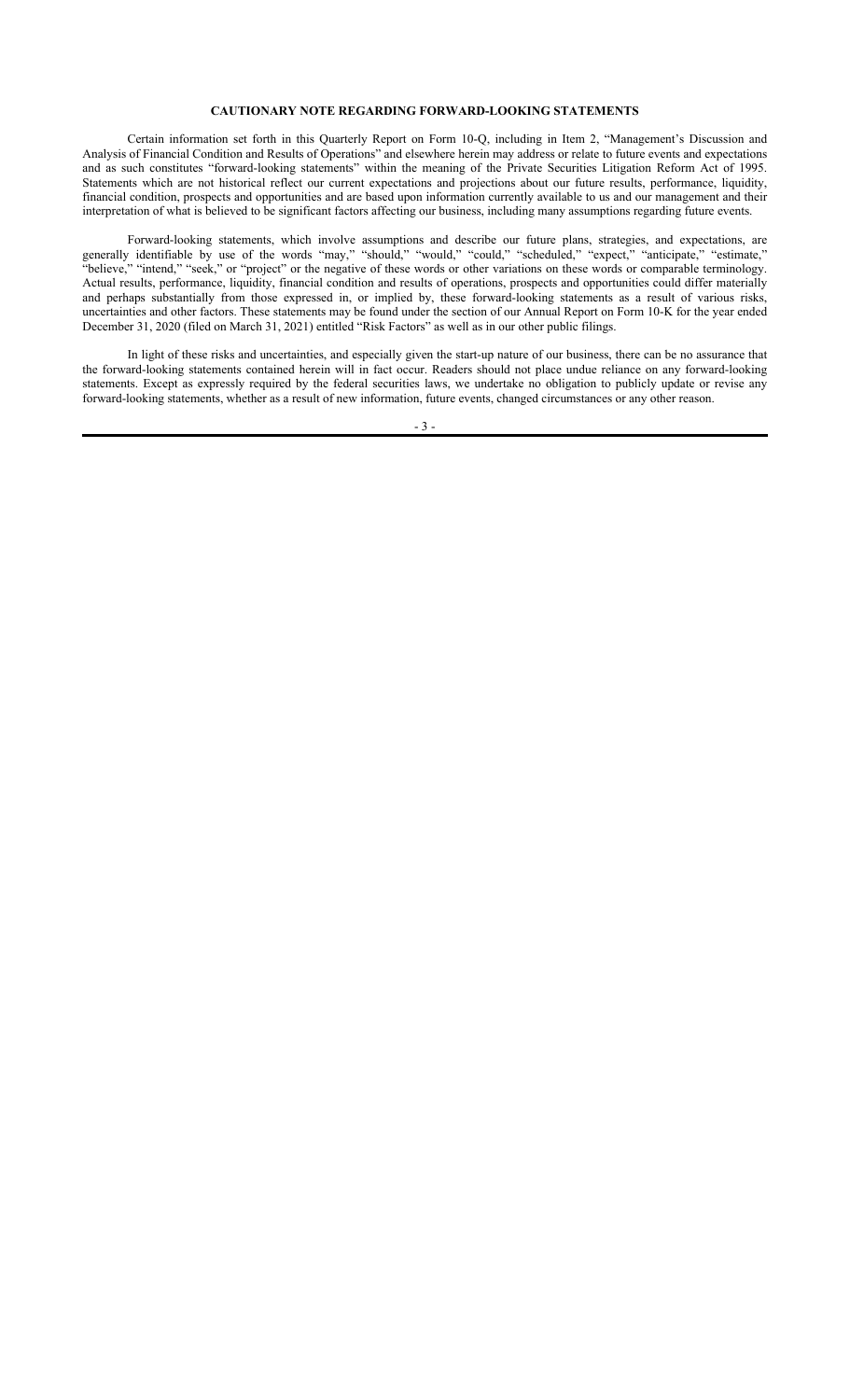### ScoutCam INC. INTERIM FINANCIAL STATEMENTS AS OF MARCH 31, 2021

## CONSOLIDATED SCOUTCAM INC.

|                                                                                          | Page |
|------------------------------------------------------------------------------------------|------|
| Interim Condensed Consolidated Financial Statements - in US Dollars (USD) in thousands   |      |
| Interim Condensed Consolidated Balance Sheets (unaudited)                                |      |
| Interim Condensed Consolidated Statements of Operations (unaudited)                      |      |
| Interim Condensed Consolidated Statements of Changes in Shareholders' Equity (unaudited) | 8    |
| Interim Condensed Consolidated Statements of Cash Flows (unaudited)                      | 9    |
| Notes to the Interim Condensed Consolidated Financial Statements                         | 10   |
|                                                                                          |      |

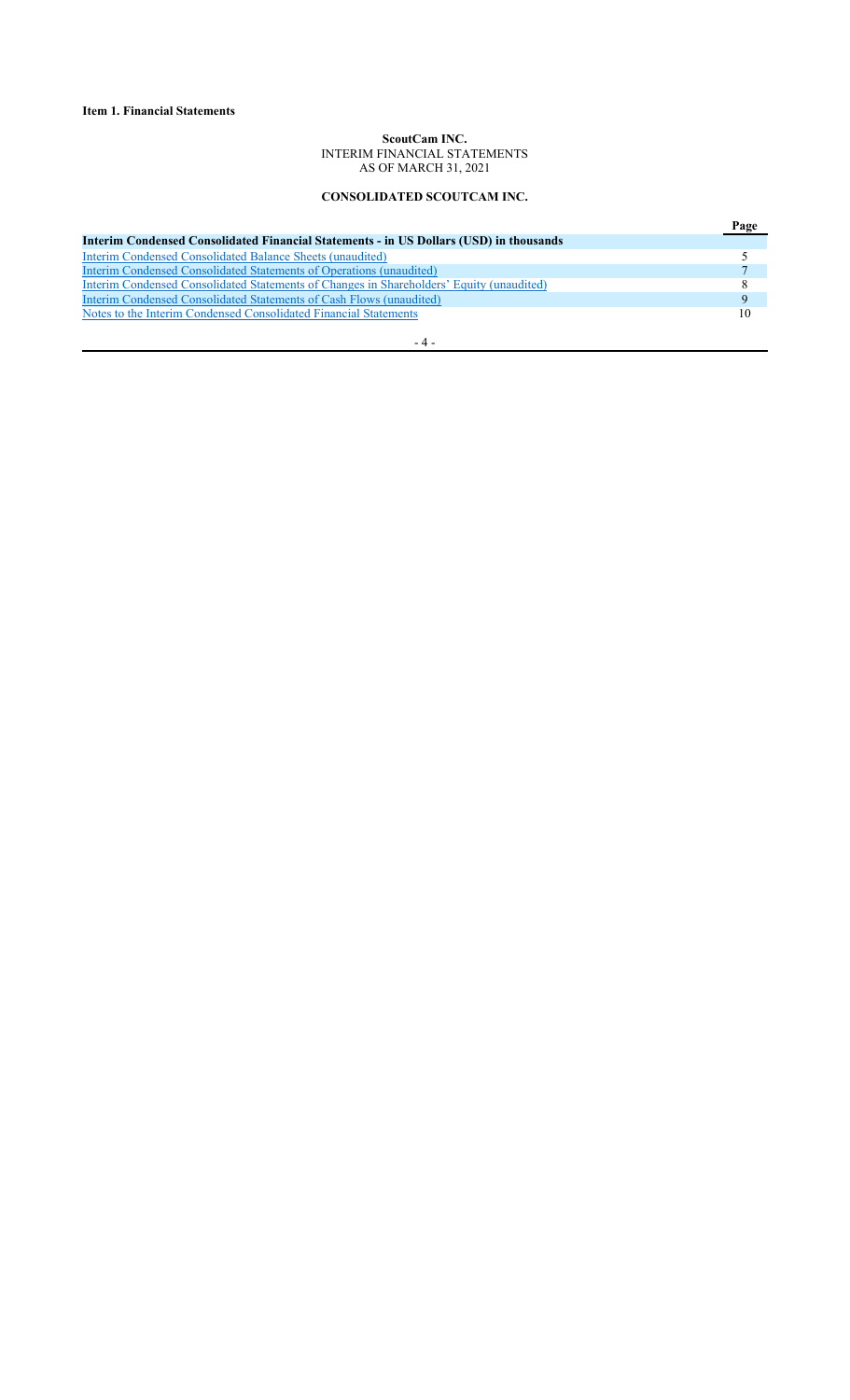## INTERIM CONDENSED CONSOLIATED BALANCE SHEETS

|                                              | March 31,<br>2021       | December 31,<br>2020 |  |
|----------------------------------------------|-------------------------|----------------------|--|
|                                              | <b>Unaudited</b>        | <b>Audited</b>       |  |
|                                              | <b>USD</b> in thousands |                      |  |
| <b>Assets</b>                                |                         |                      |  |
|                                              |                         |                      |  |
| <b>CURRENT ASSETS:</b>                       |                         |                      |  |
| Cash and cash equivalents                    | 12,751                  | 3,373                |  |
| Accounts receivables                         | 11                      | 17                   |  |
| Receivables on account of issuance of shares | 10,500                  |                      |  |
| Inventory                                    | 345                     | 244                  |  |
| Receivable from Parent Company               |                         | 47                   |  |
| Other current assets                         | 453                     | 348                  |  |
|                                              | 24,061                  | 4,029                |  |
| <b>NON-CURRENT ASSETS:</b>                   |                         |                      |  |
| Contract fulfillment assets                  | 1,370                   | 1,130                |  |
| Property and equipment, net                  | 369                     | 269                  |  |
| Operating lease right-of-use assets          | 269                     | 107                  |  |
| Severance pay asset                          | 360                     | 360                  |  |
|                                              | 2,368                   | 1,866                |  |
| <b>TOTAL ASSETS</b>                          | 26,429                  | 5,895                |  |

The accompanying notes are an integral part of these interim condensed consolidated financial statements.

## - 5 -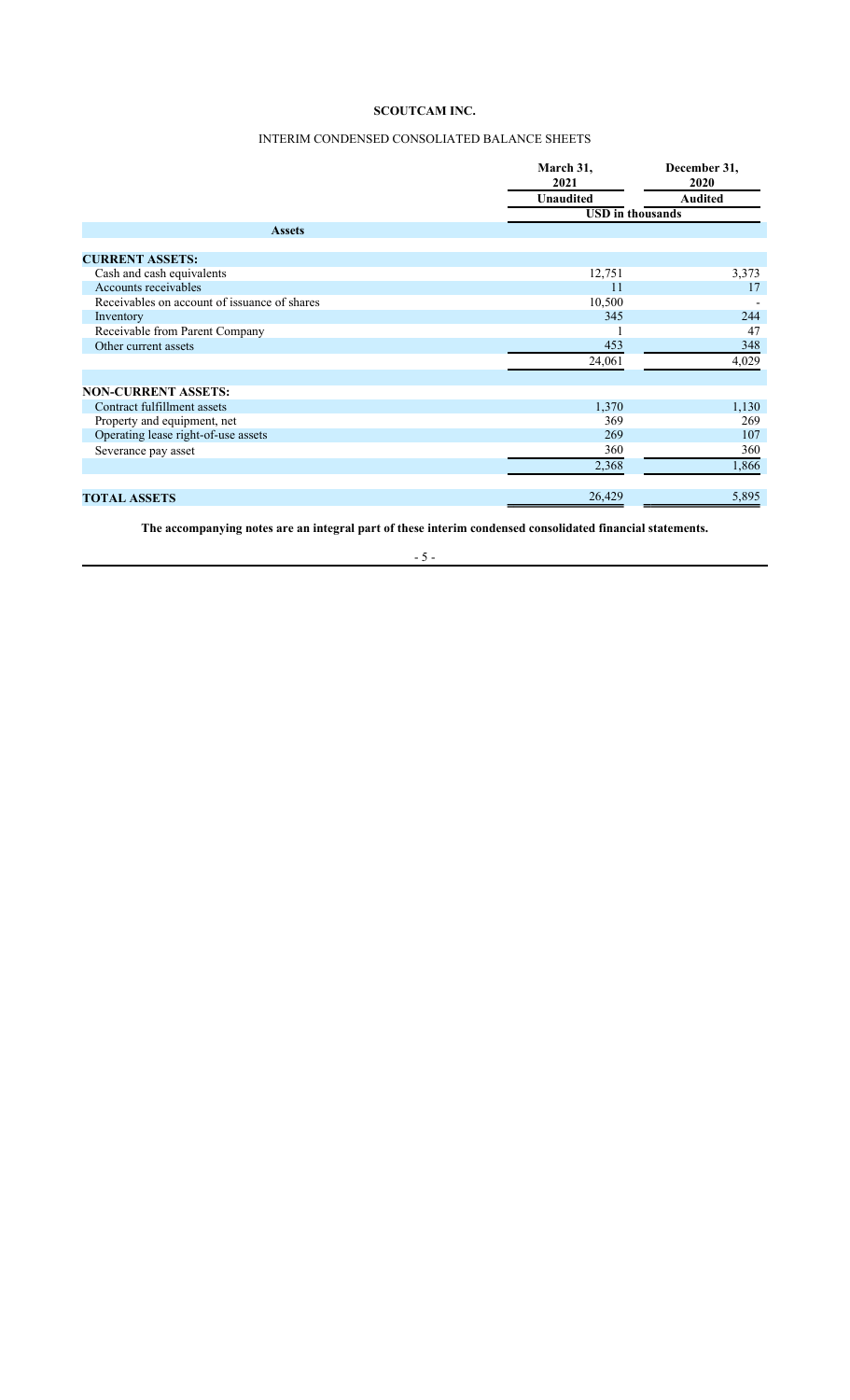## INTERIM CONDENSED CONSOLIDATED BALANCE SHEETS (CONTINUED)

|                                                                            | March 31,<br>2021       | December 31,<br>2020 |  |
|----------------------------------------------------------------------------|-------------------------|----------------------|--|
|                                                                            | <b>Unaudited</b>        | <b>Audited</b>       |  |
|                                                                            | <b>USD</b> in thousands |                      |  |
| Liabilities and shareholders' equity                                       |                         |                      |  |
|                                                                            |                         |                      |  |
| <b>CURRENT LIABILITIES:</b>                                                |                         |                      |  |
| Accounts payables                                                          | 492                     | 79                   |  |
| Contract liabilities                                                       | 199                     | 69                   |  |
| Operating lease liabilities - short term                                   | 125                     | 60                   |  |
| Accrued compensation expenses                                              | 289                     | 369                  |  |
| Accrued issuance expenses                                                  | 882                     |                      |  |
| Other accrued expenses                                                     | 317                     | 195                  |  |
|                                                                            | 2,304                   | 772                  |  |
| <b>NON-CURRENT LIABILITIES:</b>                                            |                         |                      |  |
| Contract liabilities                                                       | 1,312                   | 779                  |  |
| Operating lease liabilities - long term                                    | 144                     | 47                   |  |
| Liability for severance pay                                                | 333                     | 333                  |  |
|                                                                            | 1,789                   | 1,159                |  |
| <b>TOTAL LIABILITIES</b>                                                   | 4,093                   | 1,931                |  |
|                                                                            |                         |                      |  |
| <b>SHAREHOLDERS' EQUITY:</b>                                               |                         |                      |  |
| Common stock, \$0.001 par value; 300,000,000 and 75,000,000 shares         |                         |                      |  |
| authorized as of March 31, 2021 and December 31, 2020, 60, 295, 245 and    |                         |                      |  |
| 36,756,983 shares issued and outstanding as of March 31, 2021 and December |                         |                      |  |
| 31, 2020, respectively                                                     | 60                      | 37                   |  |
| Additional paid-in capital                                                 | 30,189                  | 10,234               |  |
| Accumulated deficit                                                        | (7,913)                 | (6,307)              |  |
| TOTAL SHAREHOLDERS' EQUITY                                                 | 22,336                  | 3,964                |  |
|                                                                            |                         |                      |  |
| <b>TOTAL LIABILITIES AND SHAREHOLDERS' EQUITY</b>                          | 26.429                  | 5.895                |  |

The accompanying notes are an integral part of these interim condensed consolidated financial statements.

- 6 -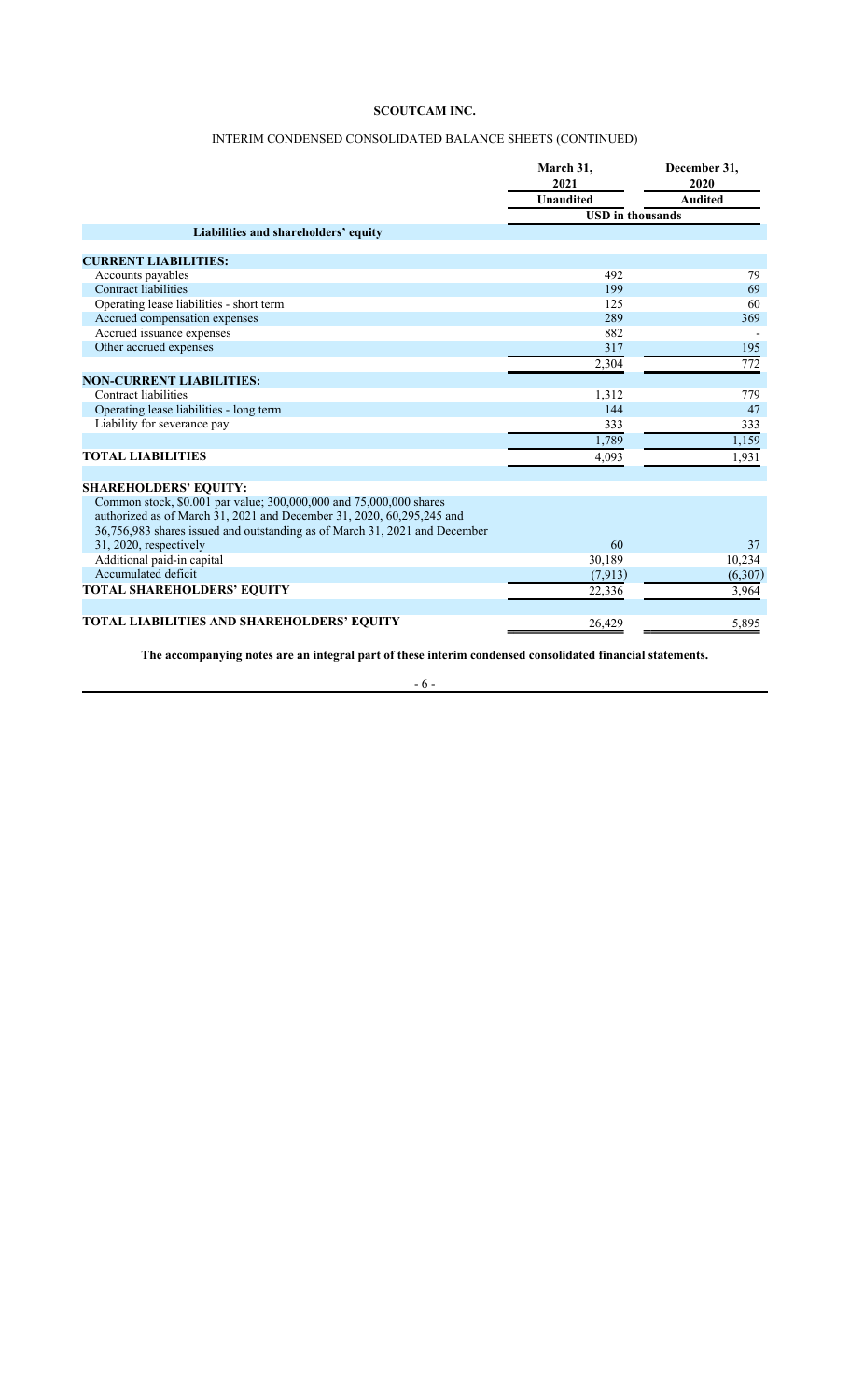## INTERIM CONDENSED CONSOLIDATED STATEMENTS OF OPERATIONS AND COMPREHENSIVE LOSS

|                                                                    | Three months ended<br>March 31,                                 |          |  |
|--------------------------------------------------------------------|-----------------------------------------------------------------|----------|--|
|                                                                    | 2021                                                            | 2020     |  |
|                                                                    | Unaudited<br><b>USD</b> in thousands<br>(except per share data) |          |  |
|                                                                    |                                                                 |          |  |
| <b>Revenues</b>                                                    | 24                                                              | 40       |  |
| <b>Cost of revenues</b>                                            | 203                                                             | 130      |  |
| <b>Gross Loss</b>                                                  | (179)                                                           | (90)     |  |
| Research and development expenses                                  | 333                                                             | 255      |  |
| Sales and marketing expenses                                       | 145                                                             | 52       |  |
| General and administrative expenses                                | 933                                                             | 1,112    |  |
| <b>Operating loss</b>                                              | (1,590)                                                         | (1,509)  |  |
| Financing income (loss), net                                       | (16)                                                            | 96       |  |
| <b>Net Loss</b>                                                    | (1,606)                                                         | (1, 413) |  |
| Net loss per ordinary share (basic and diluted, USD)               | (0.04)                                                          | (0.05)   |  |
| Weighted average ordinary shares (basic and diluted, in thousands) | 38,000                                                          | 27,488   |  |

The accompanying notes are an integral part of these interim condensed consolidated financial statements.

## - 7 -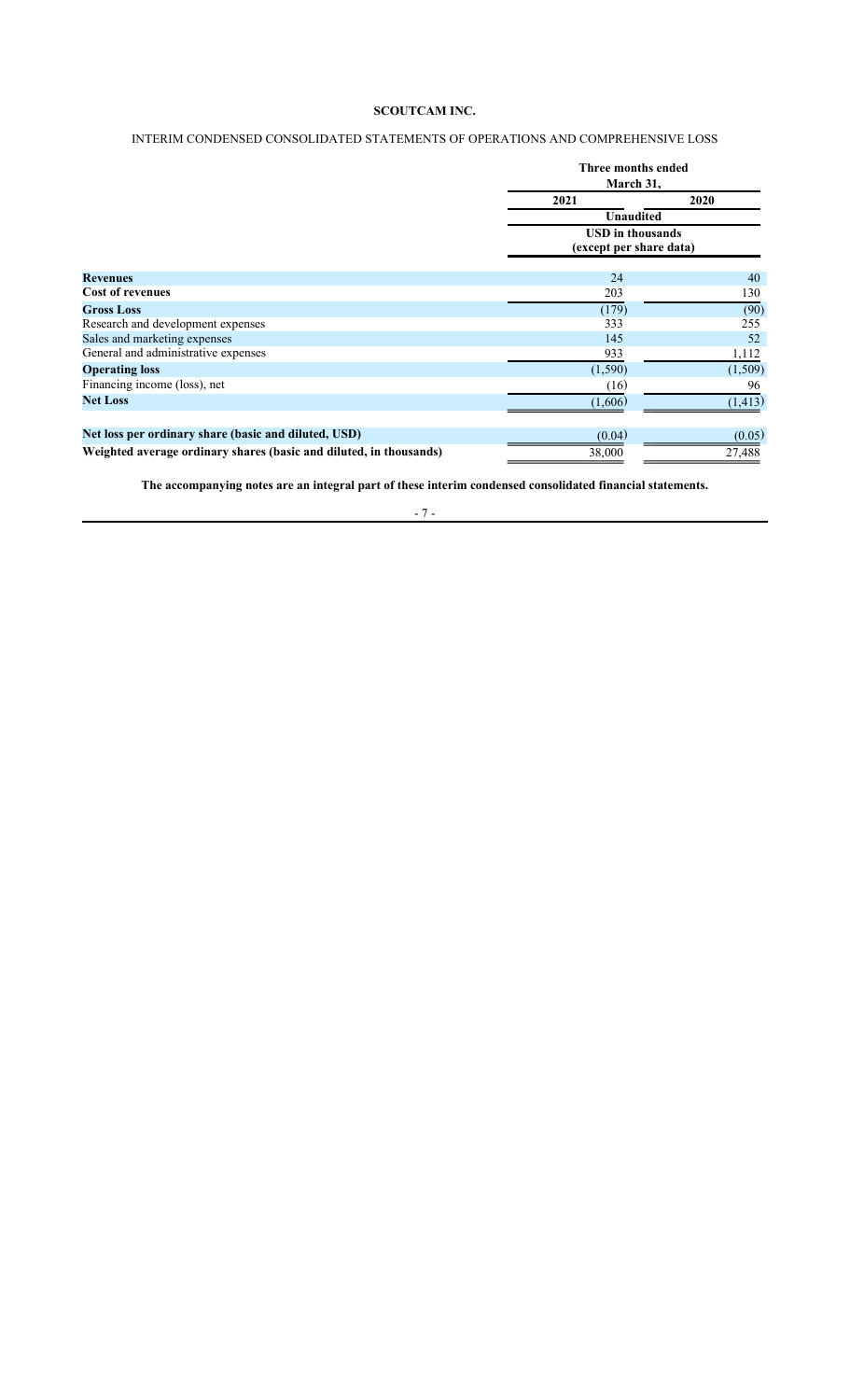## INTERIM CONDENSED CONSOLIDATED STATEMENTS OF CHANGES IN SHAREHOLDERS' EQUITY

## Three Months Ended March 31, 2021 (Unaudited)

|                                   | <b>Ordinary shares</b>   |        | <b>Additional</b><br>paid-in | Accumulated              | <b>Total</b><br>Shareholders' |
|-----------------------------------|--------------------------|--------|------------------------------|--------------------------|-------------------------------|
|                                   | <b>Number</b>            | Amount | capital                      | deficit                  | equity                        |
|                                   | In<br>thousands          |        | <b>USD</b> in thousands      |                          |                               |
| <b>Balance at January 1, 2021</b> | 36,757                   | 37     | 10,234                       | (6,307)                  | 3,964                         |
| Issuance of shares and warrants   | 22,222                   | 22     | 19,096                       |                          | 19,118                        |
| Stock based compensation          | $\overline{\phantom{a}}$ |        | 79                           | $\overline{\phantom{0}}$ | 79                            |
| Exercise of warrants              | 1,316                    |        | 780                          |                          | 781                           |
| Net loss                          |                          |        |                              | (1,606)                  | (1,606)                       |
| <b>Balance at March 31, 2021</b>  | 60,295                   | 60     | 30,189                       | (7, 913)                 | 22,336                        |

Three Months Ended March 31, 2020 (Unaudited)

|                                   | <b>Ordinary shares</b> |        | <b>Additional</b><br>paid-in | Accumulated             | <b>Total</b><br>Shareholders' |
|-----------------------------------|------------------------|--------|------------------------------|-------------------------|-------------------------------|
|                                   | <b>Number</b>          | Amount | capital                      | deficit                 | equity                        |
|                                   | In<br>thousands        |        |                              | <b>USD</b> in thousands |                               |
| <b>Balance at January 1, 2020</b> | 26,885                 | 27     | 4,135                        | (1,640)                 | 2,522                         |
| Issuance of shares and warrants   | 1,960                  | C      | 907                          |                         | 909                           |
| Stock based compensation          |                        |        | 701                          |                         | 701                           |
| Net loss                          |                        |        |                              | (1, 413)                | (1, 413)                      |
| <b>Balance at March 31, 2020</b>  | 28,845                 | 29     | 5,743                        | (3,053)                 | 2.719                         |

The accompanying notes are an integral part of these interim condensed consolidated financial statements.

- 8 -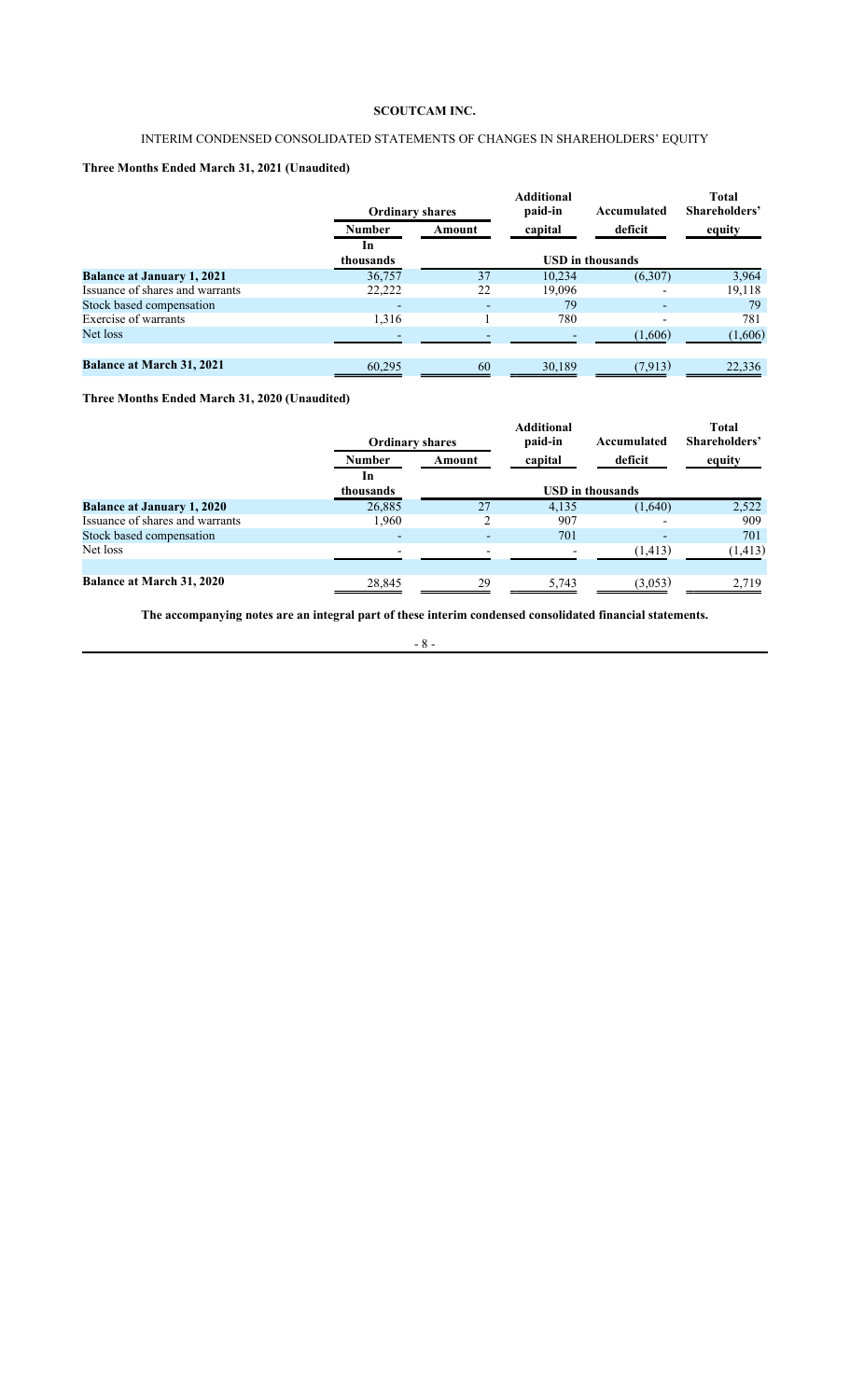## INTERIM CONDENSED CONOLIDATED STATEMENTS OF CASH FLOWS

|                                                                      | Three months ended<br>March 31, |                |
|----------------------------------------------------------------------|---------------------------------|----------------|
|                                                                      | 2021                            | 2020           |
|                                                                      | <b>Unaudited</b>                |                |
|                                                                      | <b>USD</b> in thousands         |                |
| <b>CASH FLOWS FROM OPERATING ACTIVITIES:</b>                         |                                 |                |
| Net loss                                                             | (1,606)                         | (1, 413)       |
| Adjustments to reconcile net loss to net cash used in operations:    |                                 |                |
| Depreciation                                                         | 17                              | 11             |
| Other non-cash items                                                 |                                 | 39             |
| Share based compensation                                             | 79                              | 682            |
| Loss (profit) from exchange differences on cash and cash equivalents | 12                              | (96)           |
| <b>CHANGES IN OPERATING ASSET AND LIABILITY ITEMS:</b>               |                                 |                |
| Accounts receivable                                                  | 6                               | 10             |
| Inventory                                                            | (101)                           | (125)          |
| Other current assets                                                 | (105)                           | (53)           |
| Accounts payables                                                    | 413                             | 5              |
| Parent company                                                       | 46                              | (16)           |
| Contract fulfilment assets                                           | (240)                           | $\overline{a}$ |
| Contract liabilities                                                 | 663                             | 44             |
| Accrued compensation expenses                                        | (80)                            | (24)           |
| Other accrued expenses                                               | 122                             | (201)          |
| Net cash flows used in operating activities                          | (774)                           | (1, 137)       |
| <b>CASH FLOWS FROM INVESTING ACTIVITIES:</b>                         |                                 |                |
| Purchase of property and equipment                                   | (117)                           | (185)          |
| Net cash flows used in investing activities                          |                                 |                |
|                                                                      | (117)                           | (185)          |
| <b>CASH FLOWS FROM FINANCING ACTIVITIES:</b>                         |                                 |                |
| Loan repayment to Parent company                                     | ÷                               | (81)           |
| Proceeds from exercise of warrants                                   | 781                             |                |
| Proceeds from issuance of shares and warrants                        | 9,500                           | 909            |
| Net cash flows provided by financing activities                      | 10,281                          | 828            |
| PROFIT (LOSS) FROM EXCHANGE DIFFERENCES ON CASH AND                  |                                 |                |
| <b>CASH EQUIVALENTS</b>                                              | (12)                            | 96             |
| <b>INCREASE (DECREASE) IN CASH AND CASH EQUIVALENTS</b>              | 9,378                           | (398)          |
| <b>BALANCE OF CASH AND CASH EQUIVALENTS AT THE BEGINNING</b>         |                                 |                |
| <b>OF THE PERIOD</b>                                                 | 3,373                           | 3,245          |
| BALANCE OF CASH AND CASH EQUIVALENTS AT THE END OF                   |                                 |                |
| <b>THE PERIOD</b>                                                    | 12,751                          | 2,847          |
|                                                                      |                                 |                |

# SUPPLEMENTAL INFORMATION FOR CASH FLOW:

Non cash activities -

|                                                                         | Three months ended<br>March 31. |      |
|-------------------------------------------------------------------------|---------------------------------|------|
|                                                                         | 2021                            | 2020 |
|                                                                         | <b>USD</b> in thousands         |      |
| Loan from Parent Company settled against receivable from Parent Company |                                 |      |

The accompanying notes are an integral part of these interim condensed consolidated financial statements.

- 9 -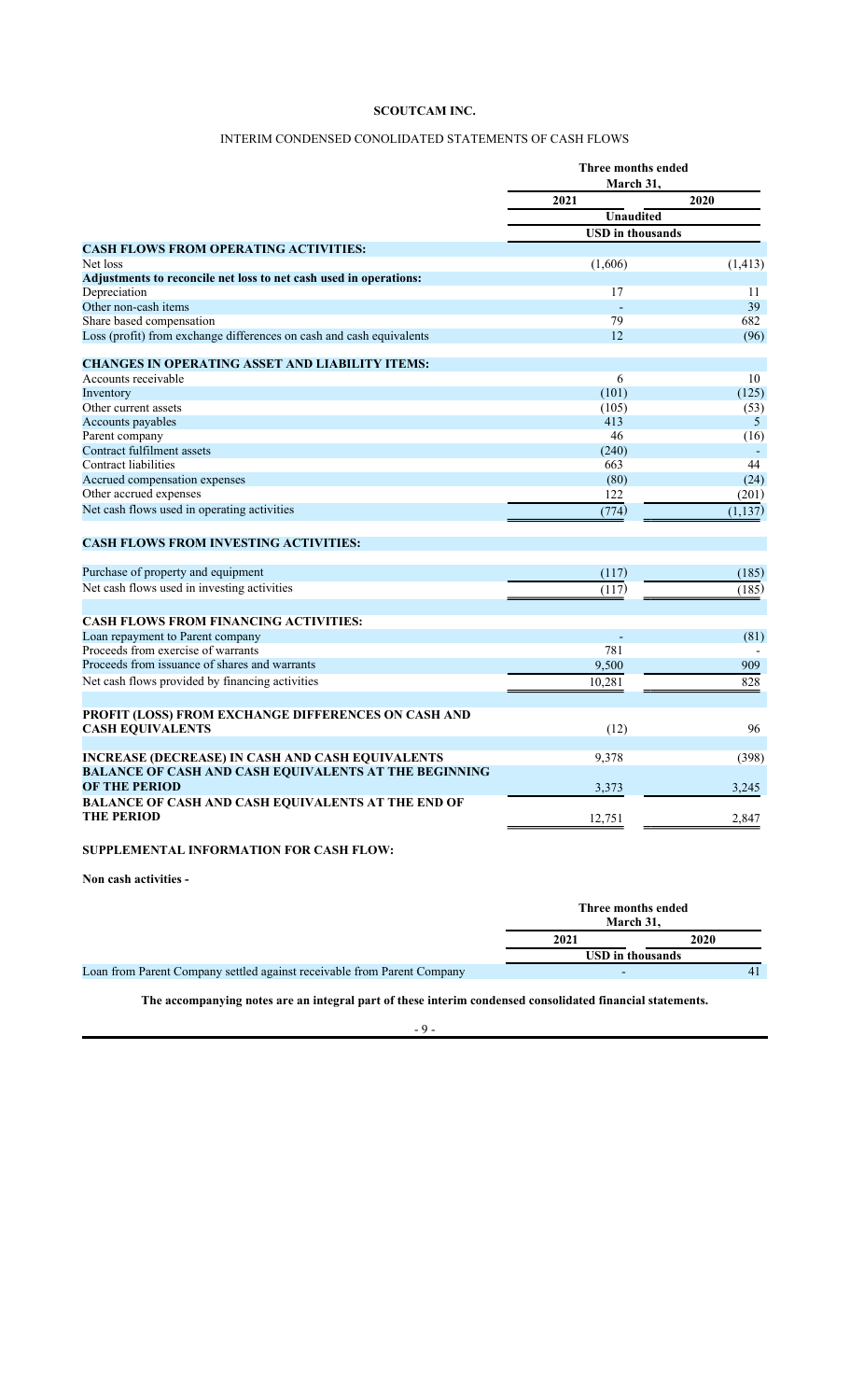### NOTES TO THE INTERIM CONDENSED CONSOLIDATED FINANCIAL STATEMENTS

#### NOTE 1 – GENERAL:

a. ScoutCam Inc. (the "Company"), formally known as Intellisense Solutions Inc., was incorporated under the laws of the State of Nevada on March 22, 2013. The Company was initially engaged in the business of developing web portals to allow companies and individuals to engage in the purchase and sale of vegetarian food products over the Internet. The Company was unable to execute it original business plan, develop significant operations or achieve commercial sales. Prior to the closing of the Securities Exchange Agreement (as defined below), the Company was a "shell company".

ScoutCam Ltd., or ScoutCam, was formed in the State of Israel on January 3, 2019 as a wholly-owned subsidiary of Medigus Ltd. (the "Parent Company", "Medigus"), an Israeli company traded on the Nasdaq Capital Market, and commenced operations on March 1, 2019. Upon incorporation, ScoutCam issued to Medigus 1,000,000 Ordinary shares with no par value. On March 2019, ScoutCam issued to Medigus an additional 1,000,000 Ordinary shares with no par value.

ScoutCam was incorporated as part of a reorganization of Medigus, which was designed to distinguish ScoutCam's miniaturized imaging business, or the micro ScoutCam™ portfolio, from Medigus's other operations and to enable Medigus to form a separate business unit with dedicated resources focused on the promotion of such technology. In December 2019, Medigus and ScoutCam consummated a certain Amended and Restated Asset Transfer Agreement, under which Medigus transferred and assigned certain assets and intellectual property rights related to its miniaturized imaging business to ScoutCam.

On September 16, 2019, Intellisense entered into a Securities Exchange Agreement (the "Exchange Agreement"), with Medigus, pursuant to which Medigus assigned, transferred and delivered 100% of its holdings in ScoutCam to Intellisense, in exchange for consideration consisting of shares of Intellisense's common stock representing 60% of the issued and outstanding share capital of Intellisense immediately upon the closing of the Exchange Agreement (the "Closing"). The Closing occurred on December 30, 2019 (the "Closing Date").

Although the transaction resulted in ScoutCam becoming a wholly owned subsidiary of Intellisense, the transaction constituted a reverse recapitalization since Medigus, the only shareholder of ScoutCam prior to the Exchange Agreement, was issued a substantial majority of the outstanding capital stock of Intellisense upon consummation of the Exchange Agreement, and also taking into account that prior to the Closing Date, Intellisense was considered as a shell corporation. Accordingly, ScoutCam is considered the accounting acquirer of the merged company.

"Group" - the Company together with ScoutCam.

ScoutCam has developed a range of micro CMOS (complementary metal-oxide semiconductor) and CCD (charge-coupled device) video cameras, including micro ScoutCam™ 1.2. These innovative cameras are suitable for both medical and industrial applications. Based on its proprietary technology, the Company designs and manufactures endoscopy and micro camera systems for partner companies.

 $-10-$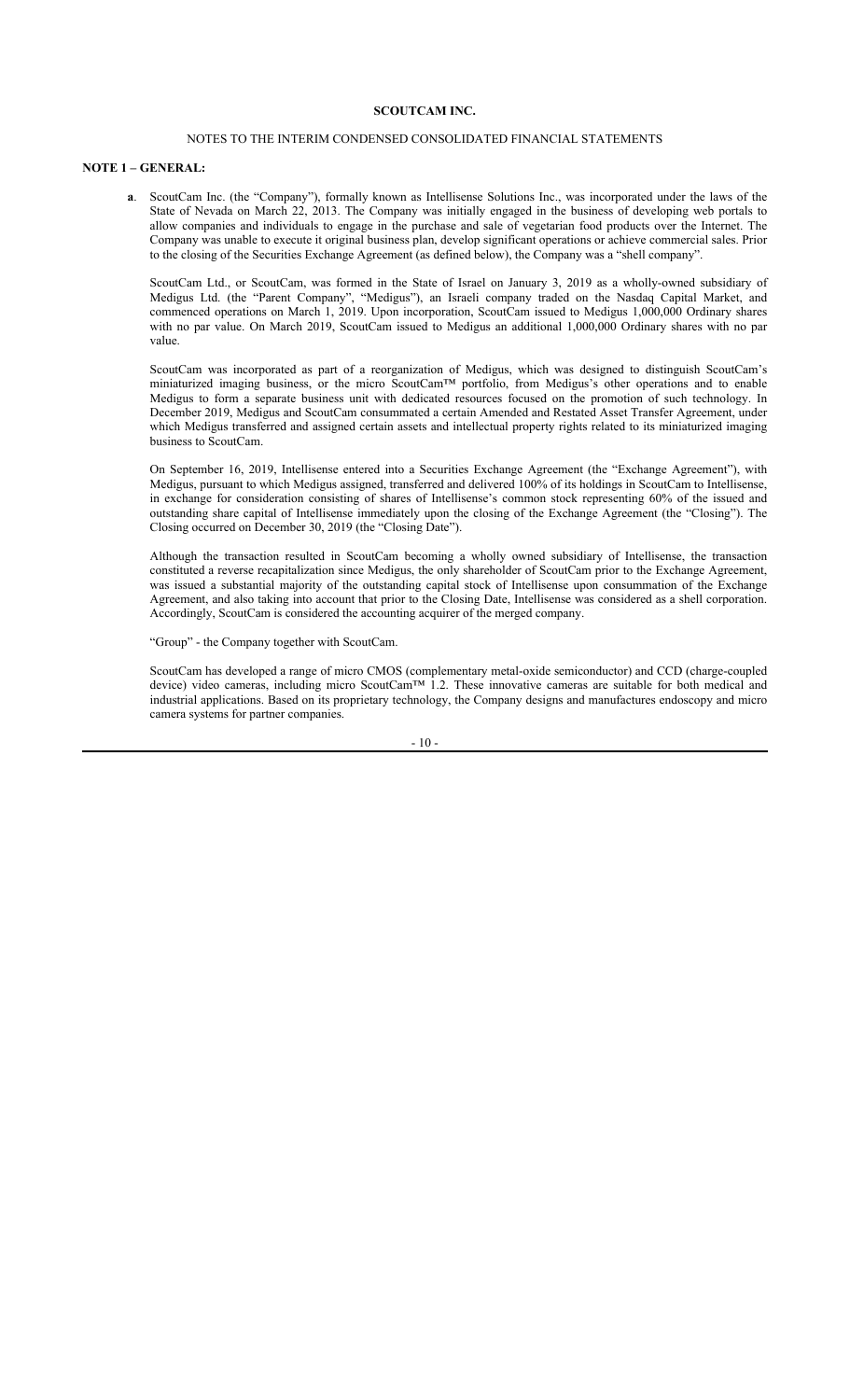## NOTES TO THE INTERIM CONDENSED CONSOLIDATED FINANCIAL STATEMENTS

### NOTE 1 – GENERAL (continued):

- b. Since incorporation through March 31, 2021, the Group has an accumulated deficit of approximately \$7.9 million and its activities have been funded mainly by its shareholders. The Group's cash and cash equivalents as of March 31, 2021, as well as its proceeds from issuance of common stock and warrants in the private offering as detailed in Note 4, will allow the Group to fund its operating plan through at least the next 12 months. However, the Group expects to continue to incur significant research and development and other costs related to its ongoing operations and in order to continue its future operations, the Group will need to obtain additional funding until becoming profitable.
- c. In early 2020, the World Health Organization declared the rapidly spreading coronavirus disease (COVID-19) outbreak a pandemic. This pandemic has resulted in governments worldwide enacting emergency measures to combat the spread of the virus. The Group considered the impact of COVID-19 on its operations and determined that there were no material adverse impacts on the Group's results of operations and financial position as of March 31, 2021. These estimates may change, as new events occur and additional information is obtained.

## NOTE 2 – BASIS OF PRESENTATION AND SIGNIFICANT ACCOUNTING POLICIES

## A. Unaudited Interim Financial Statements

The accompanying unaudited interim condensed financial statements have been prepared in accordance with U.S. generally accepted accounting principles ("GAAP") for interim financial information and with the instructions to Form 10-Q and Article 10 of U.S. Securities and Exchange Commission Regulation S-X. Accordingly, they do not include all the information and footnotes required by generally accepted accounting principles for complete financial statements. In the opinion of management, all adjustments considered necessary for a fair presentation have been included (consisting only of normal recurring adjustments except as otherwise discussed). For further information, reference is made to the consolidated financial statements and footnotes thereto included in the Group's Annual Report on Form 10-K for the year ended December 31, 2020.

#### B. Principles of Consolidation

The accompanying condensed consolidated financial statements include the accounts of the Company and its wholly owned subsidiary. All intercompany balances and transactions have been eliminated in consolidation.

### C. Use of estimates

The preparation of financial statements in conformity with U.S. GAAP requires management to make estimates and assumptions that affect the reported amounts of assets and liabilities, the disclosure of contingent assets and liabilities at the date of the consolidated financial statements and the reported amounts of revenue and expenses during the reporting period. The Company evaluates on an ongoing basis its assumptions, including those related to contingencies, deferred taxes, inventory impairment, stock based compensation, as well as in estimates used in applying the revenue recognition policy. Actual results may differ from those estimates.

### D. Significant Accounting Policies

The significant accounting policies followed in the preparation of these unaudited interim condensed consolidated financial statements are identical to those applied in the preparation of the latest annual financial statements.

### E. Recent Accounting Pronouncements

Management does not believe that any recently issued, but not yet effective, accounting standards, if currently adopted, would have a material effect on the Group's condensed consolidated financial statements.

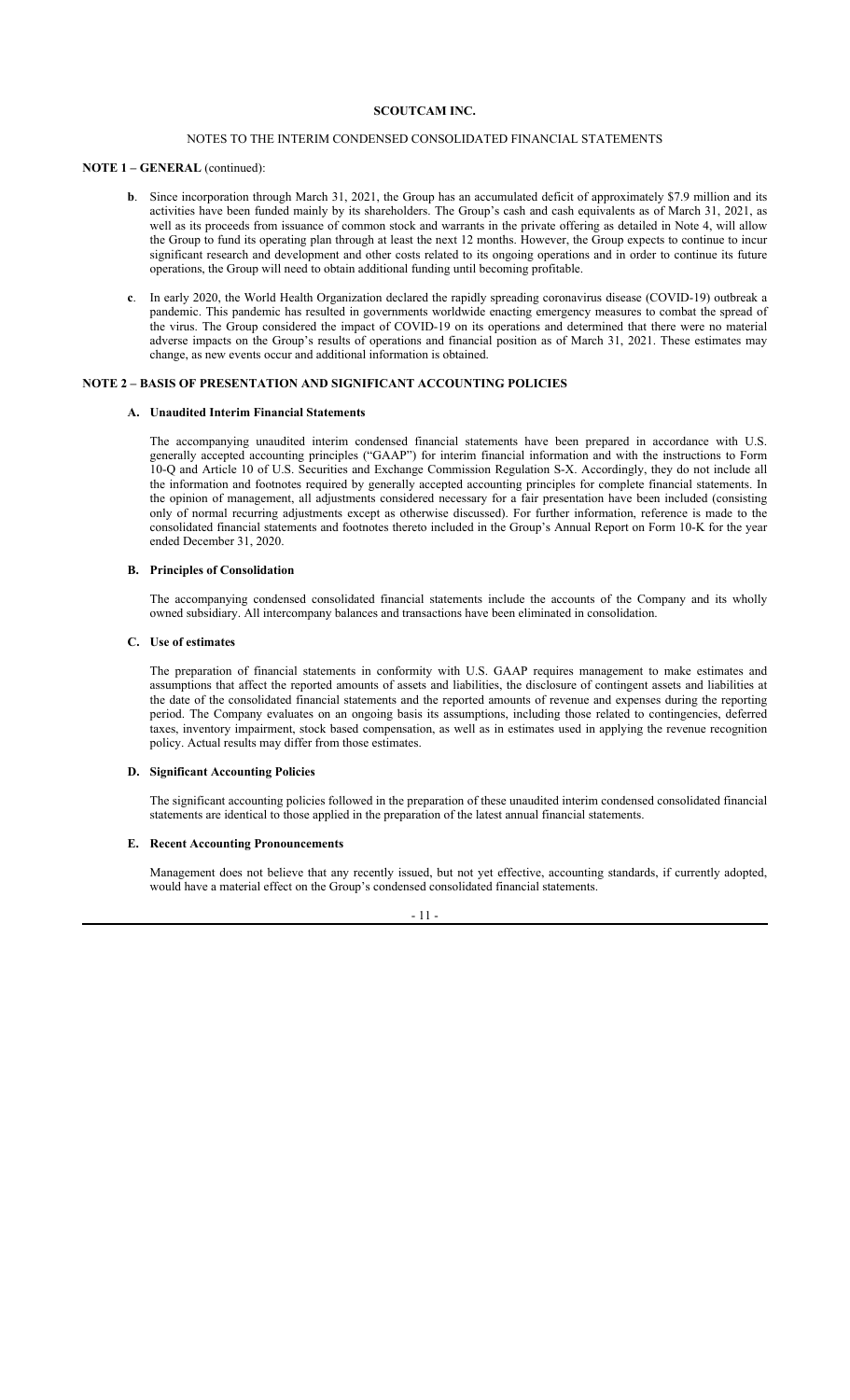### NOTES TO THE INTERIM CONDENSED CONSOLIDATED FINANCIAL STATEMENTS

### NOTE 3 – LEASES:

On January 1, 2019, the Group adopted ASU 2016-02 using the modified retrospective approach for all lease arrangements at the beginning period of adoption. ScoutCam leases office and vehicles under operating leases. On March 31, 2021, the Group's ROU assets and lease liabilities for operating leases totaled \$269 thousand.

In December 2020, ScoutCam entered into a lease agreement for office space in Omer, Israel. The agreement is for 36 months beginning on January 1, 2021. ScoutCam holds the right to terminate the lease agreement after 24 months. Monthly lease payments under the agreement are approximately \$8 thousand. Lease expenses recorded in the interim consolidated statements of operations were \$24 thousand for the three months ended March 31, 2021.

Supplemental cash flow information related to operating leases was as follows:

|                                    | Three months            |
|------------------------------------|-------------------------|
|                                    | ended                   |
|                                    | <b>March 31, 2021</b>   |
|                                    | <b>USD</b> in thousands |
| Cash payments for operating leases | 24                      |
| Total lease expenses               | 24                      |

As of March 31, 2021, the Company's operating leases had a weighted average remaining lease term of 1.75 years and a weighted average discount rate of 10%. Future lease payments under operating leases as of March 31, 2021 were as follows:

|                               | <b>Operating leases</b> |
|-------------------------------|-------------------------|
|                               | <b>USD</b> in thousands |
| Remainder of 2021             | 99                      |
| 2022                          | 117                     |
| 2023                          | 86                      |
| Total future lease payments   | 302                     |
| Less imputed interest         | (33)                    |
| Total lease liability balance | 269                     |

- 12 -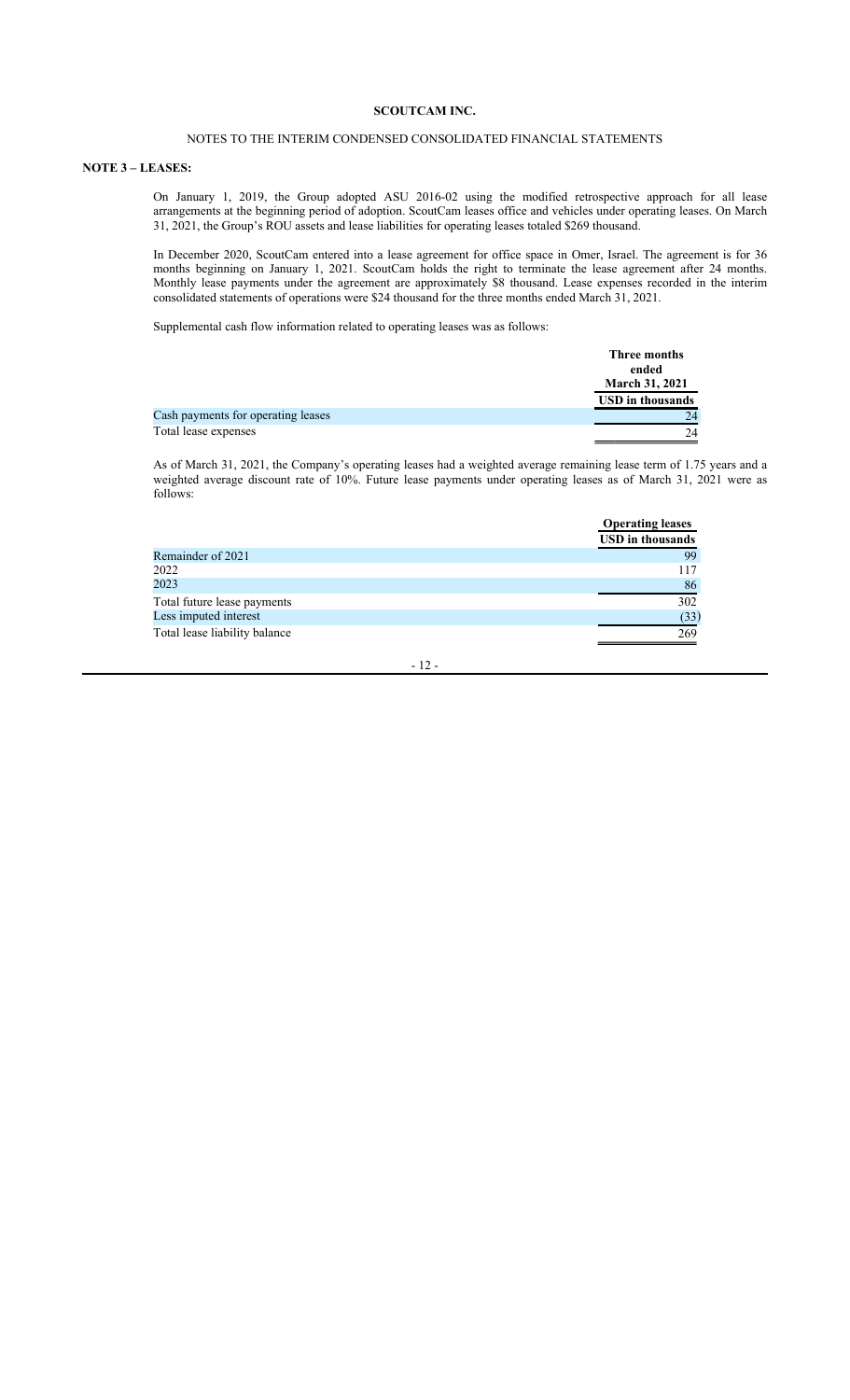## NOTES TO THE INTERIM CONDENSED CONSOLIDATED FINANCIAL STATEMENTS

#### NOTE 4 – EQUITY:

### Private placement:

a. In December 2019, the Company allocated in a private issuance, a total of 3,413,312 units at a purchase price of USD \$0.968 per unit. Each unit was comprised of two shares of common stock par value US\$0.001 per share, one Warrant A (defined below) and two Warrants B (defined below). The immediate proceeds (gross) from the issuance of the units amounted to approximately USD 3.3 million.

Each Warrant A was exercisable into one share of common stock of the Company at an exercise price of USD 0.595 per share during the 12 month period following the allocation. Each Warrant B is exercisable into one share of common stock of the Company at an exercise price of USD 0.893 per share during the 18 month period following the allocation.

In addition, Shrem Zilberman Group Ltd. (the "Consultant") will be entitled to receive the amount representing 3% of any exercise price of each Warrant A or Warrant B that may be exercised in the future. In the event the total proceeds received as a result of exercise of Warrants will be less than \$2 million at the time of their expiration, the Consultant will be required to invest \$250,000 in the Company in return for shares of common stock of Company.

During 2020, 2,992,855 Warrants A were exercised. 420,457 unexercised Warrants A expired on December 30, 2020.

b. On March 3, 2020, the Company issued in a private issuance a total of 979,754 units at a purchase price of USD \$0.968 per unit.

Each unit was comprised of two shares of common stock par value US\$0.001 per share, one Warrant A (defined below) and two Warrants B (defined below).

Each Warrant A was exercisable into one share of common stock of the Company at an exercise price of USD 0.595 per share during the 12 month period following the allocation.

Each Warrant B is exercisable into one share of common stock of the Company at an exercise price of USD 0.893 per share during the 18 month period following the allocation.

The gross proceeds from the issuance of all securities offered amounted to approximately USD 948 thousands. After deducting issuance costs, the Company received proceeds of approximately USD 909 thousand.

During 2021, all Warrants A were exercised.

c. On May 18, 2020, the Company allocated in a private issuance a total of 2,066,116 units at a purchase price of USD \$0.968 per unit.

Each unit was comprised of two shares of common stock par value US\$0.001 per share, one Warrant A (defined below) and two Warrants  $\overrightarrow{B}$  (defined below).

Each Warrant A is exercisable into one share of common stock of the Company at an exercise price of USD 0.595 per share during the 18 month period following the allocation.

Each Warrant B is exercisable into one share of common stock of the Company at an exercise price of USD 0.893 per share during the 24 month period following the allocation.

- 13 -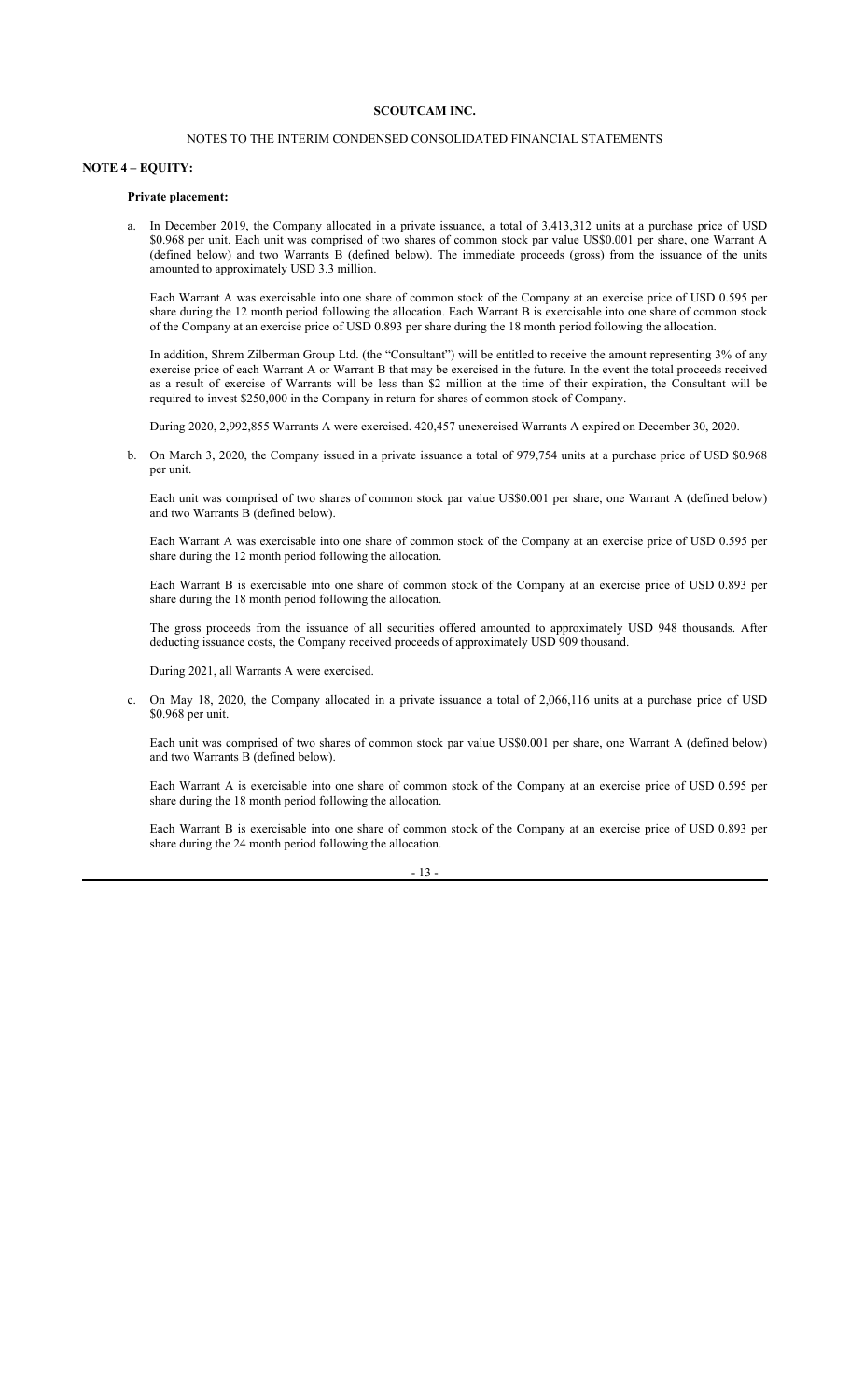### NOTES TO THE INTERIM CONDENSED CONSOLIDATED FINANCIAL STATEMENTS

The gross proceeds from the issuance of all securities offered amounted to approximately USD 2 million. After deducting issuance costs, the Company received proceeds of approximately USD 1.9 million.

During February 2021, 336,135 Warrants A were exercised.

d. On June 23, 2020, (the "Conversion Date"), the Company entered into and consummated a Side Letter Agreement with Medigus, whereby the parties agreed to convert, at a conversion price of \$0.484, an outstanding line of credit previously extended by Medigus to the Subsidiary, which as of the Conversion Date was \$381,136, into (a) 787,471 shares of the Company's common stock, (b) warrants to purchase 393,736 shares of common stock with an exercise price of \$0.595 (Warrant A), and (c) warrants to purchase 787,471 shares of common stock with an exercise price of \$0.893 (Warrant B). As the conversion price represented the same unit price as in the March 2020 and May 2020 private placements, no finance expenses have been recorded in statement of operations as a result of the conversion.

Each Warrant A is exercisable into one share of common stock of the Company at an exercise price of USD 0.595 per share during the 12 months period following the allocation.

Each Warrant B is exercisable into one share of common stock of the Company at an exercise price of USD 0.893 per share during the 18 months period following the allocation.

e. On March 22, 2021, the Company undertook to issue to certain investors (the "Investors") 22,222,223 units (the "Units") in exchange for an aggregate purchase price of \$20 million. Each Unit consists of (i) one share of the Company's common stock and (ii) one warrant to purchase one share of common stock with an exercise price of US\$1.15 per share (the "Warrant" and the "Exercise Price"). Each Warrant is exercisable until the close of business on March 31, 2026. Pursuant to the terms of the Warrants, following April 1, 2024, if the closing price of the common stock equal or exceeds 135% of the Exercise Price (subject to appropriate adjustments for stock splits, stock dividends, stock combinations and other similar transactions after the issue date of the Warrants) for any thirty (30) consecutive trading days, the Company may force the exercise of the Warrants, in whole or in part, by delivering to the Investors a notice of forced exercise.

As of March 31, 2021, the Company had the following outstanding warrants to purchase common stock:

| Warrant             | <b>Issuance Date</b> | <b>Expiration Date</b> | <b>Exercise Price</b><br>Per Share (\$) | Number of<br><b>Shares</b><br>of common stock<br>Underlying<br>Warrants |
|---------------------|----------------------|------------------------|-----------------------------------------|-------------------------------------------------------------------------|
| Medigus Warrant     | December 30, 2019    | December 30, 2022      | $(*)$                                   | 2,688,492                                                               |
| Warrant B           | December 30, 2019    | June 30, 2021          | 0.893                                   | 6,826,623                                                               |
| Warrant B           | March 3, 2020        | September 3, 2021      | 0.893                                   | 1,959,504                                                               |
| Warrant A           | May 18, 2020         | November 18, 2021      | 0.595                                   | 1,729,981                                                               |
| Warrant B           | May 18 2020          | May 18, 2022           | 0.893                                   | 4,132,232                                                               |
| Warrant A           | June 23, 2020        | June 23, 2021          | 0.595                                   | 393,736                                                                 |
| Warrant B           | June 23,2020         | December 23, 2021      | 0.893                                   | 787,471                                                                 |
| Warrant March 2021. | March 29,2021        | March 31, 2026         | 1.150                                   | 22, 222, 223                                                            |
|                     |                      |                        |                                         | 40,740,262                                                              |

(\*) If ScoutCam achieves an aggregate amount of \$33 million in sales within the first three years immediately after the Exchange Agreement, the Company will issue to Medigus 2,688,492 shares of the Company's common stock, which represents 10% of the Company's issued and outstanding share capital as of the Exchange Agreement.

- 14 -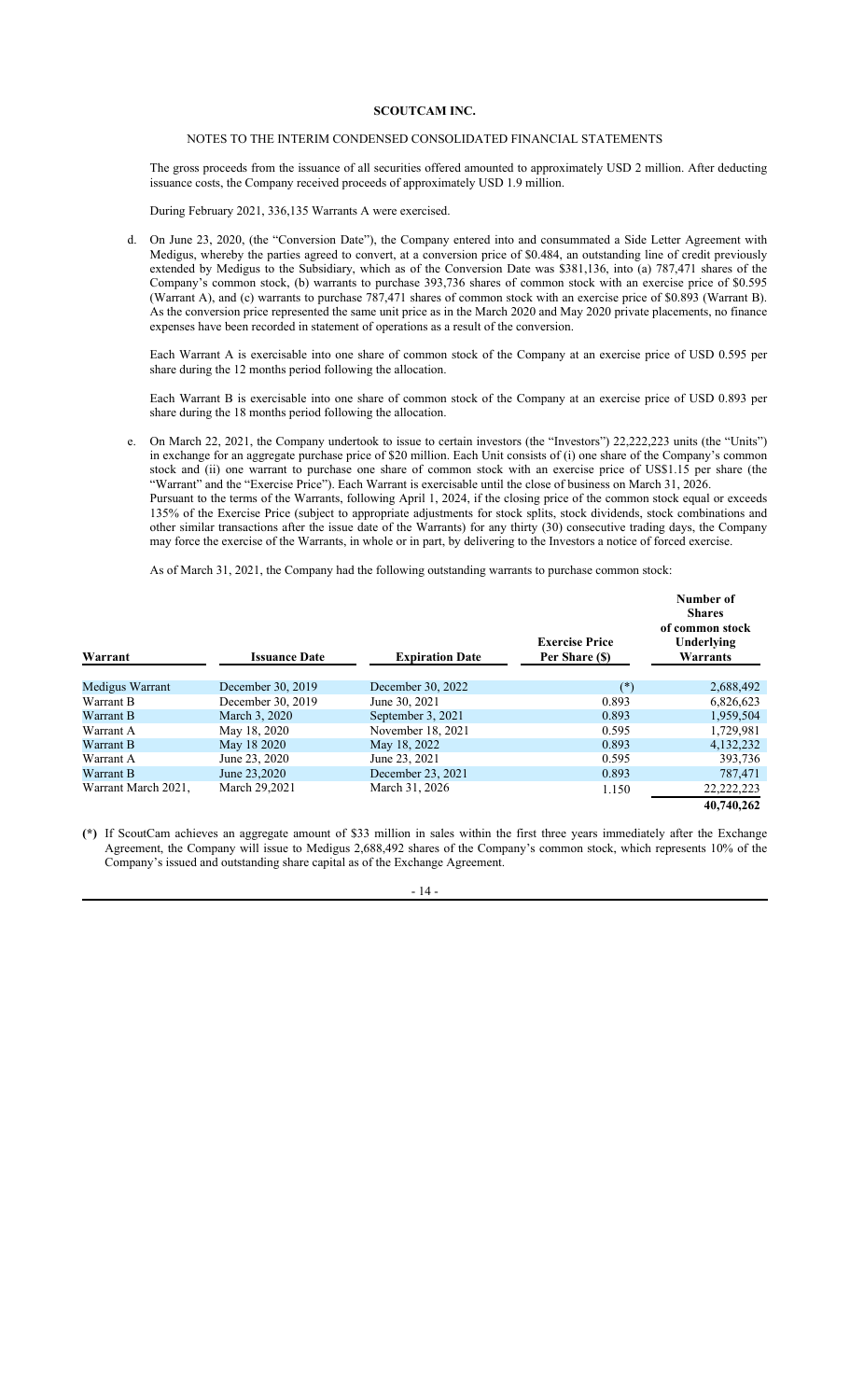### NOTES TO THE INTERIM CONDENSED CONSOLIDATED FINANCIAL STATEMENTS

### NOTE 4 – EQUITY (continued):

### Share-based compensation to employees and to directors:

In February 2020, the Company's Board of Directors approved the 2020 Share Incentive Plan (the "Plan"). The Plan initially included a pool of 5,228,007 shares of common stock for grant to Company employees, consultants, directors and other service providers. On March 15, 2020, the Company's Board of Directors approved an increase to the Company's option pool pursuant to the Plan by an additional 576,888 shares of Common Stock. On June 22, 2020, the Company's Board of Directors approved an increase to the Company's option pool pursuant to the Plan by an additional 3,617,545 shares of common stock.

The Plan is designed to enable the Company to grant options to purchase ordinary shares and RSUs under various and different tax regimes including, without limitation: (i) pursuant and subject to Section 102 of the Israeli Tax Ordinance or any provision which may amend or replace it and any regulations, rules, orders or procedures promulgated thereunder and to designate them as either grants made through a trustee or not through a trustee; and (ii) pursuant and subject to Section 3 (i) of the Israeli Tax Ordinance.

During the three months ended March 31, 2021, the Company granted 511,792 options pursuant to the Plan.

The fair value of each option was estimated as of the date of grant or reporting period using the Black-Scholes optionpricing model, using the following assumptions:

|                                          | Three months<br>ended March 31,<br>2021 |
|------------------------------------------|-----------------------------------------|
| Underlying value of ordinary shares (\$) | $0.85 - 0.90$                           |
| Exercise price (\$)                      | $0.40 - 0.80$                           |
| Expected volatility $(\%)$               | 47.44%                                  |
| Term of the options (years)              |                                         |
| Risk-free interest rate                  | $0.78\% - 0.94\%$                       |

The cost of the benefit embodied in the options granted during the three months ended March 31, 2021, based on their fair value as at the grant date, is estimated to be approximately \$289 thousands. These amounts will be recognized in statements of operations over the vesting period.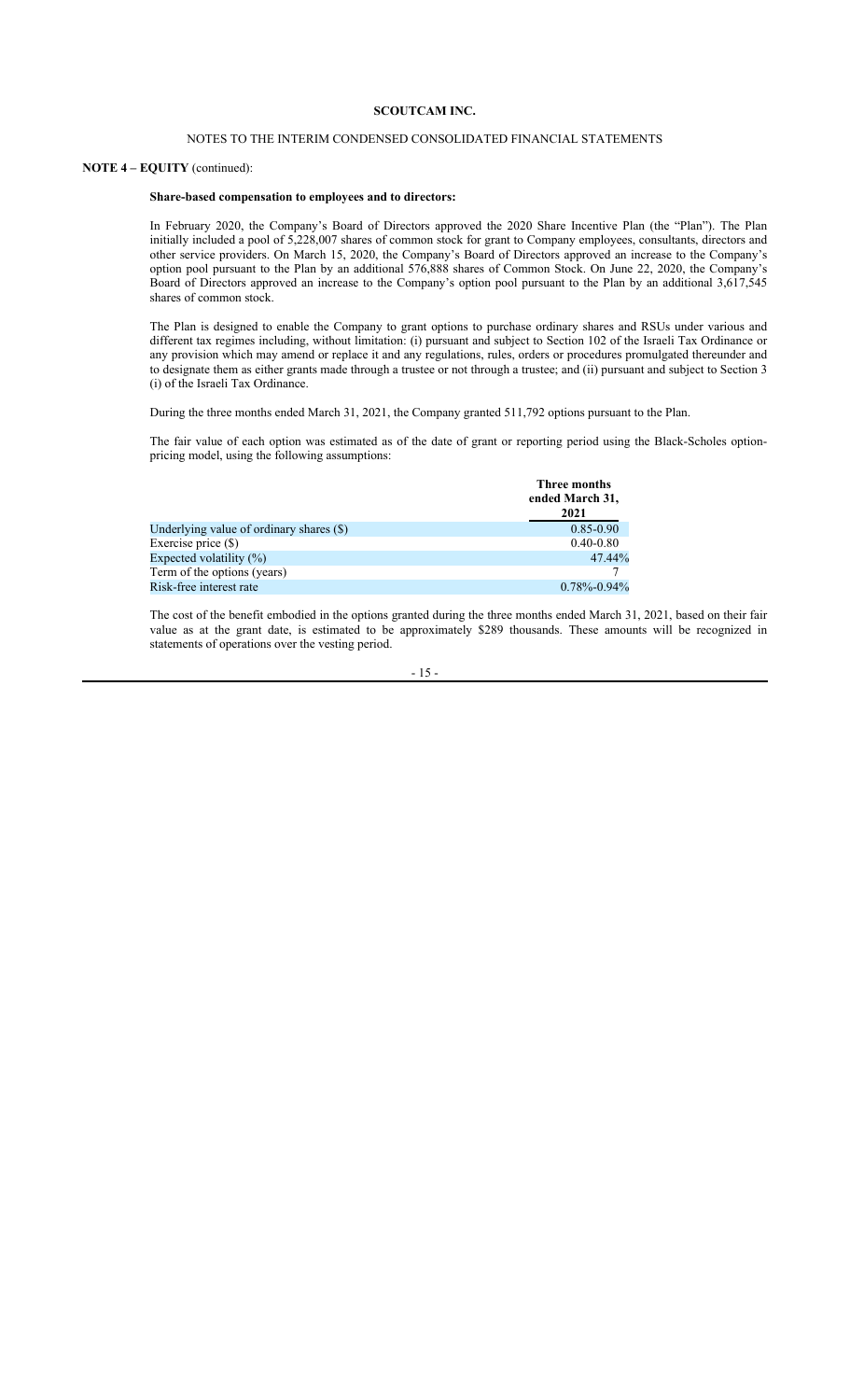## NOTES TO THE INTERIM CONDENSED CONSOLIDATED FINANCIAL STATEMENTS

## NOTE 4 – EQUITY (continued):

The following table summarizes stock option activity for the three months ended March 31, 2021:

|                                    |                      | For the<br>Three months ended<br><b>March 31, 2021</b> |  |  |
|------------------------------------|----------------------|--------------------------------------------------------|--|--|
|                                    | Amount of<br>options | Weighted<br>average<br>exercise price                  |  |  |
|                                    |                      | S                                                      |  |  |
| Outstanding at beginning of period | 6,633,394            | 0.29                                                   |  |  |
| Granted                            | 511,792              | 0.51                                                   |  |  |
| Cancelled                          | (791, 401)           | 0.29                                                   |  |  |
| Outstanding at end of period       | 6,353,785            | 0.31                                                   |  |  |
|                                    |                      |                                                        |  |  |
| Vested at end of period            | 2,267,216            | 0.29                                                   |  |  |

The following table sets forth the total share-based payment expenses resulting from options granted, included in the statements of operation:

|                            | Three months            |
|----------------------------|-------------------------|
|                            | ended                   |
|                            | <b>March 31, 2021</b>   |
|                            | <b>USD</b> in thousands |
| Research and development   | 56                      |
| General and administrative | 23                      |
| Total expenses             | 79                      |
|                            |                         |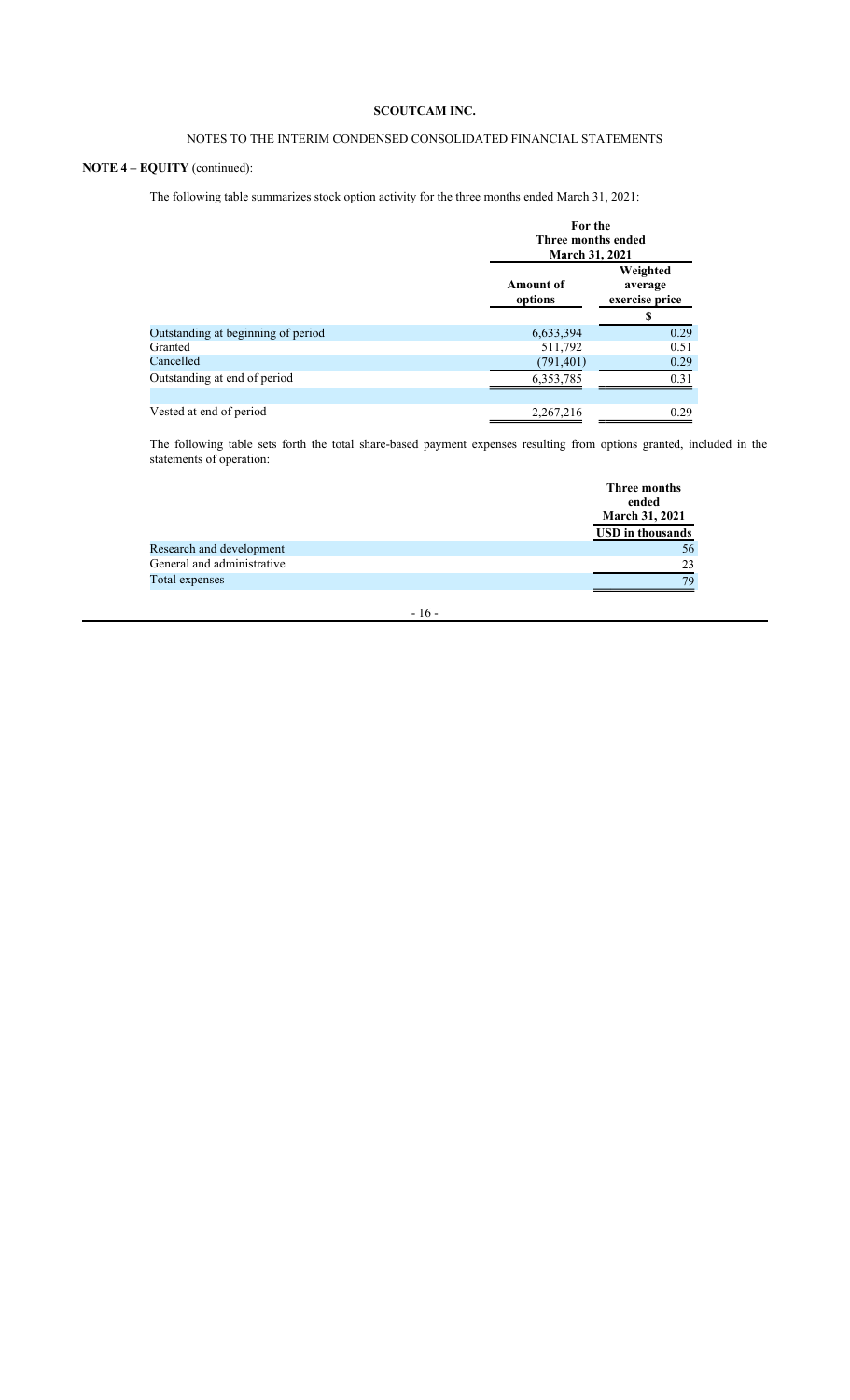## NOTES TO THE INTERIM CONDENSED CONSOLIDATED FINANCIAL STATEMENTS

### NOTE 5 – REVENUES:

## Contract fulfillment assets and Contract liabilities:

The Company's contract fulfillment assets and contract liabilities as of March 31, 2021 and December 31, 2020 were as follows:

|                             | March 31, | December 31,            |  |  |
|-----------------------------|-----------|-------------------------|--|--|
|                             | 2021      | 2020                    |  |  |
|                             |           | <b>USD</b> in thousands |  |  |
| Contract fulfillment assets | 1.370     | 1,130                   |  |  |
| Contract liabilities        | 1.511     | 848                     |  |  |

Contract liabilities include advance payments, which are primarily related to advanced billings for development services.

### Remaining Performance Obligations

Remaining Performance Obligations ("RPO") represents contracted revenue that has not yet been recognized, which includes deferred revenue and amounts that will be invoiced and recognized as revenue in future periods. As of March 31, 2021, the total RPO amounted to \$2.9 million, which t the Company expects to recognize over the expected manufacturing term of the product under development.

## NOTE 6 – INVENTORY:

Composed as follows:

|                            | March 31,<br>2021 | December 31,<br>2020    |
|----------------------------|-------------------|-------------------------|
|                            |                   | <b>USD</b> in thousands |
| Raw materials and supplies | 145               | 45                      |
| Finished goods             | 279               | 278                     |
| Inventory write downs      | (79)              | (79)                    |
|                            | 345               | 244                     |

During the period ended March 31, 2021, no impairment occurred.

- 17 -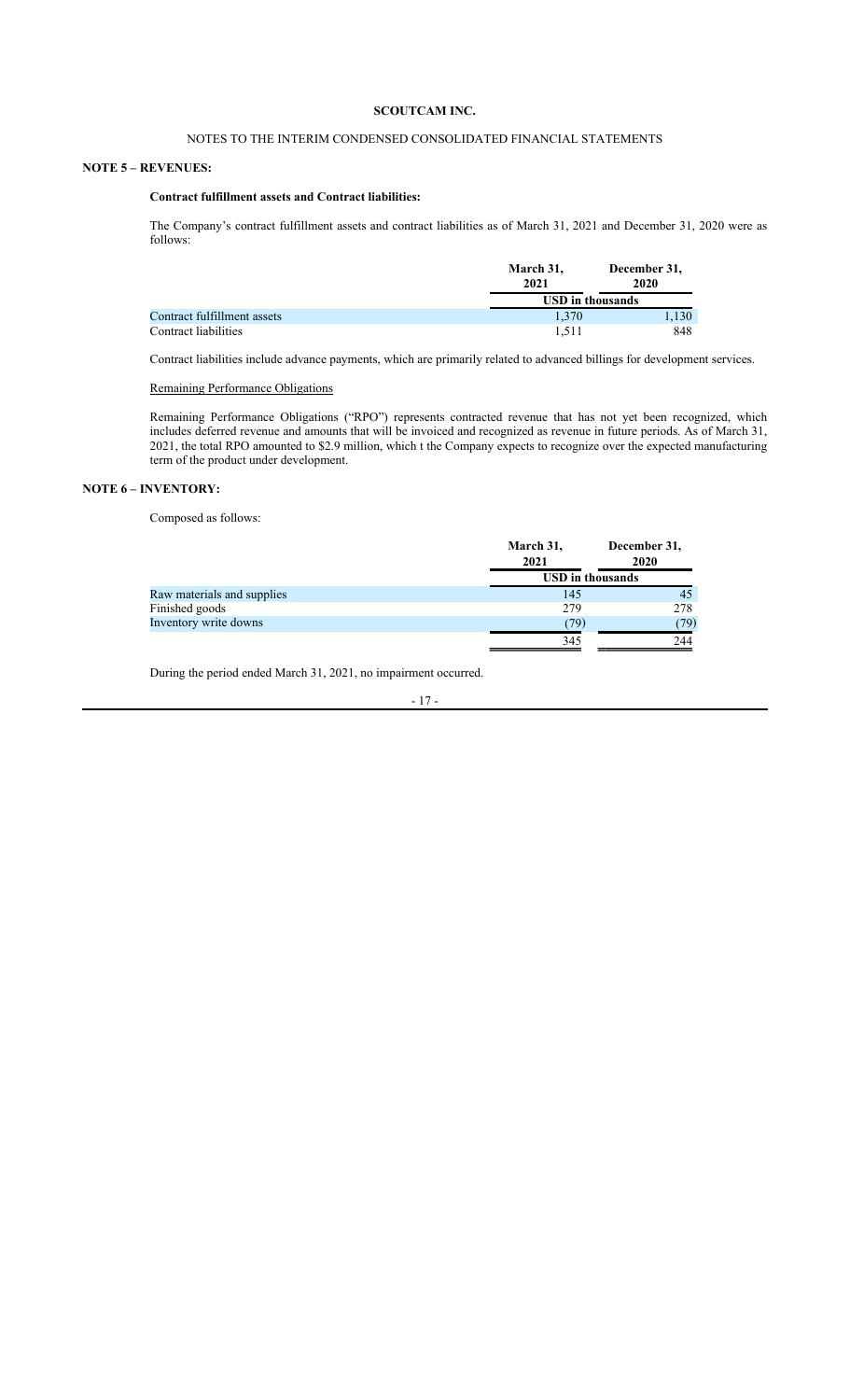### NOTES TO THE INTERIM CONDENSED CONSOLIDATED FINANCIAL STATEMENTS

#### NOTE 7 – LOSS PER SHARE

Basic loss per share is computed by dividing net loss attributable to ordinary shareholders of the Company, by the weighted average number of ordinary shares as described below.

In computing the Company's diluted loss per share, the numerator used in the basic loss per share computation is adjusted for the dilutive effect, if any, of the Company's potential shares of common stock. The denominator for diluted loss per share is a computation of the weighted-average number of ordinary shares and the potential dilutive ordinary shares outstanding during the period.

### NOTE 8 – RELATED PARTIES

On May 30, 2019, ScoutCam Ltd. entered into an intercompany agreement with Medigus (the "Intercompany Agreement") according to which ScoutCam Ltd. agreed to hire and retain certain services from Medigus. The agreed upon services provided under the Intercompany Agreement included: (1) lease of office space and clean room based on actual space utilized by ScoutCam Ltd. and in shared spaces according to employee ratio; (2) utilities such as electricity water, IT and communication services based on employee ratio; (3) car services, including car rental, gas usage, payment for toll roads based on 100% of expense incurred from a ScoutCam Ltd. employee car; (4) external accountant services at a price of USD 6,000 per annum; (5) directors and officers insurance at a sum of 1/3 of Parent company cost; (6) CFO services at a sum of 50% of Parent company CFO employer cost; (7) every direct expense of ScoutCam Ltd. that is paid by the Parent company in its entirety subject to approval of such direct expenses in advance; and (8) any other mutual expense that is borne by the parties according to the Respective portion of the Mutual Expense

In addition, ScoutCam Ltd.'s employees provide support services to Medigus.

On April 20, 2020, ScoutCam Ltd. entered into an amended and restated intercompany services agreement with Medigus.

## Balances with related parties:

|                                |        | March 31, 2021 December 31, 2020 |
|--------------------------------|--------|----------------------------------|
| Receivable from Parent Company |        |                                  |
|                                | - 18 - |                                  |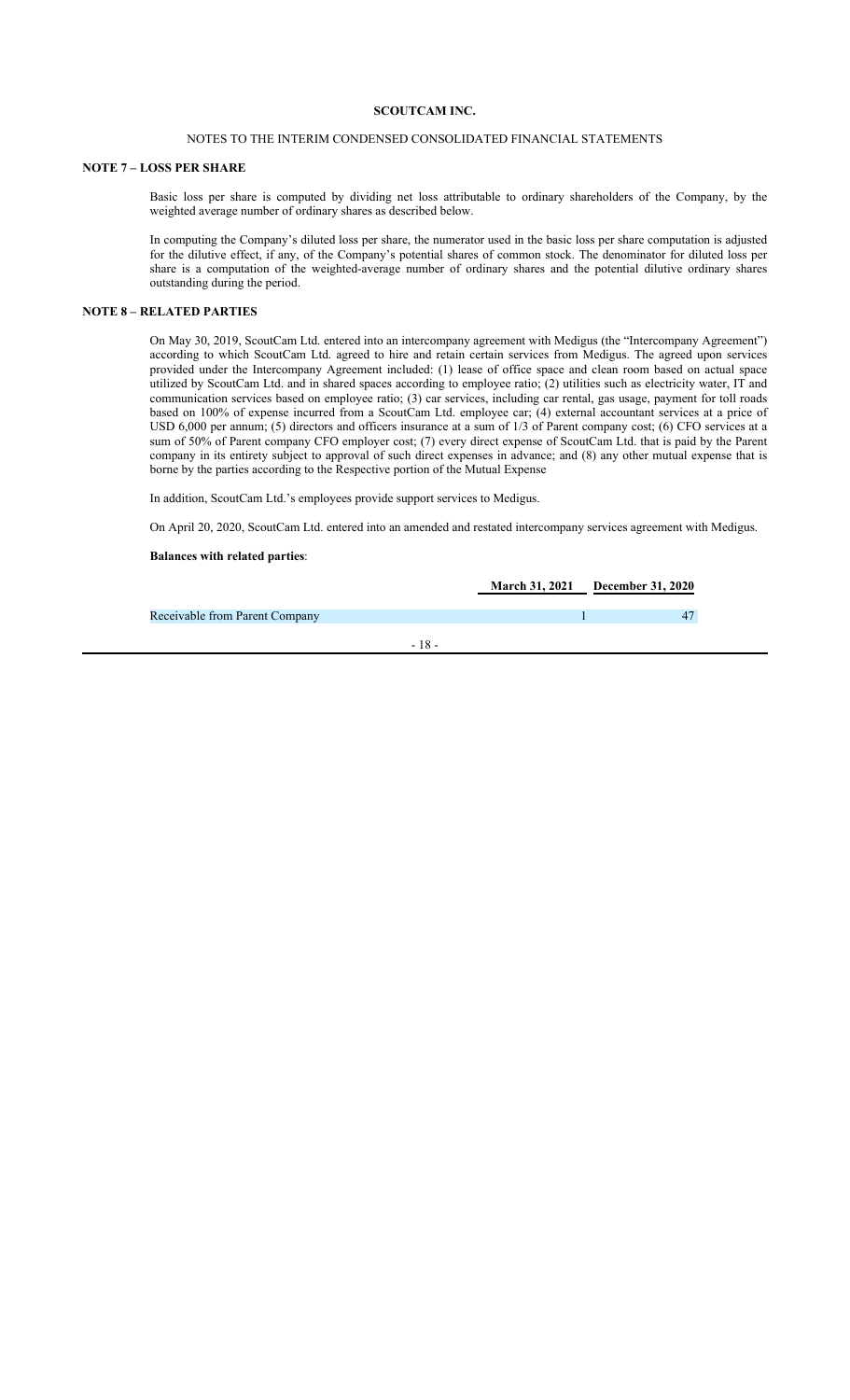### Item 2. Management's Discussion and Analysis of Financial Condition and Results of Operations

Readers are advised to review the following discussion and analysis of our financial condition and results of operations together with our consolidated financial statements and related notes thereto included elsewhere in this Quarterly Report on Form 10-Q and the consolidated financial statements and related notes thereto in our Annual Report on Form 10-K for the year ended December 31, 2020. Some of the information contained in this discussion and analysis or set forth elsewhere in this Quarterly Report, including information with respect to our plans and strategy for our business, includes forward-looking statements that involve risks and uncertainties. See "Cautionary Note Regarding Forward-Looking Statements". You should review the "Risk Factors" section of our Annual Report for the fiscal year ended December 31, 2020 for a discussion of important factors that could cause actual results to differ materially from the results described in or implied by the forward-looking statements contained in the following discussion and analysis.

#### **Overview**

The Company's primary business activity during last few months was the completion of R&D and the transition to the production stage with respect to a contract with a Fortune 500 Multinational Healthcare Corporation, while expanding the R&D team to enable additional projects in parallel. The main effect of this activity was the increase in the number of employees to enable the Company to manage the anticipated increased workload.

Other major activities were the following:

- expanding marketing activities, including the recruitment of a Director of Business Development in the US, and launching a multi-platform digital marketing campaign;
- extensive activity in connection with the Company's IP, including submissions of new patent applications as well as maintenance, defense, and commercialization efforts of existing patents;
- increased operation expenses in order to improve the current Company's R&D capabilities; and
- investment in capital expenses to provide the necessary facilities, IT, and lab tools for our newly recruited employees and to upgrade the Company's production and quality control capabilities.

The following table summarizes our results of operations for the three month period ended March 31, 2021 and 2020, together with the changes in those items in dollars and as a percentage:

|                                     | 2021        | 2020        | $%$ Change |
|-------------------------------------|-------------|-------------|------------|
| Revenues                            | 24,000      | 40,000      | (40)%      |
| Cost of Revenues                    | 203,000     | 130,000     | 56%        |
| Gross Loss                          | (179,000)   | (90,000)    | 99%        |
| Research and development expenses   | 333,000     | 255,000     | 31%        |
| Sales and marketing expense         | 145,000     | 52,000      | 179%       |
| General and administrative expenses | 933,000     | 1,112,000   | $(16)\%$   |
| <b>Operating Loss</b>               | (1,590,000) | (1,509,000) | $5\%$      |

### Revenues

For the three months ended March 31, 2021, ScoutCam generated revenues of \$24,000, a decrease of \$16,000 from the three months ended March 31, 2020.

The decrease in revenues was primarily due to an overall decrease in the sales of the Company's component products to occasional customers.

#### Cost of Revenues

Cost of revenues for the three months ended March 31, 2021 was \$203,000, an increase of \$73,000 compared to cost of revenues of \$130,000 for the three months ended March 31, 2020.

The increase in cost of revenues was due to an increase in payroll expenses as a result of hiring additional production employees and the establishment of an engineering department as part of our ongoing transition from R&D to production.

#### Gross Loss

Gross loss for the three months ended March 31, 2021 was \$179,000, an increase of \$89,000 compared to gross loss of \$90,000 for the three months ended March 31, 2020.

### Research and Development Expenses

Research and development expenses for the three months ended March 31, 2021, were \$333,000, an increase of \$78,000, or 31%, compared to \$255,000 for the three months ended March 31, 2020. The increase was primarily due to increase in materials and subcontractors. The increase was primarily due to an increase in research and development activities as described under "Overview".

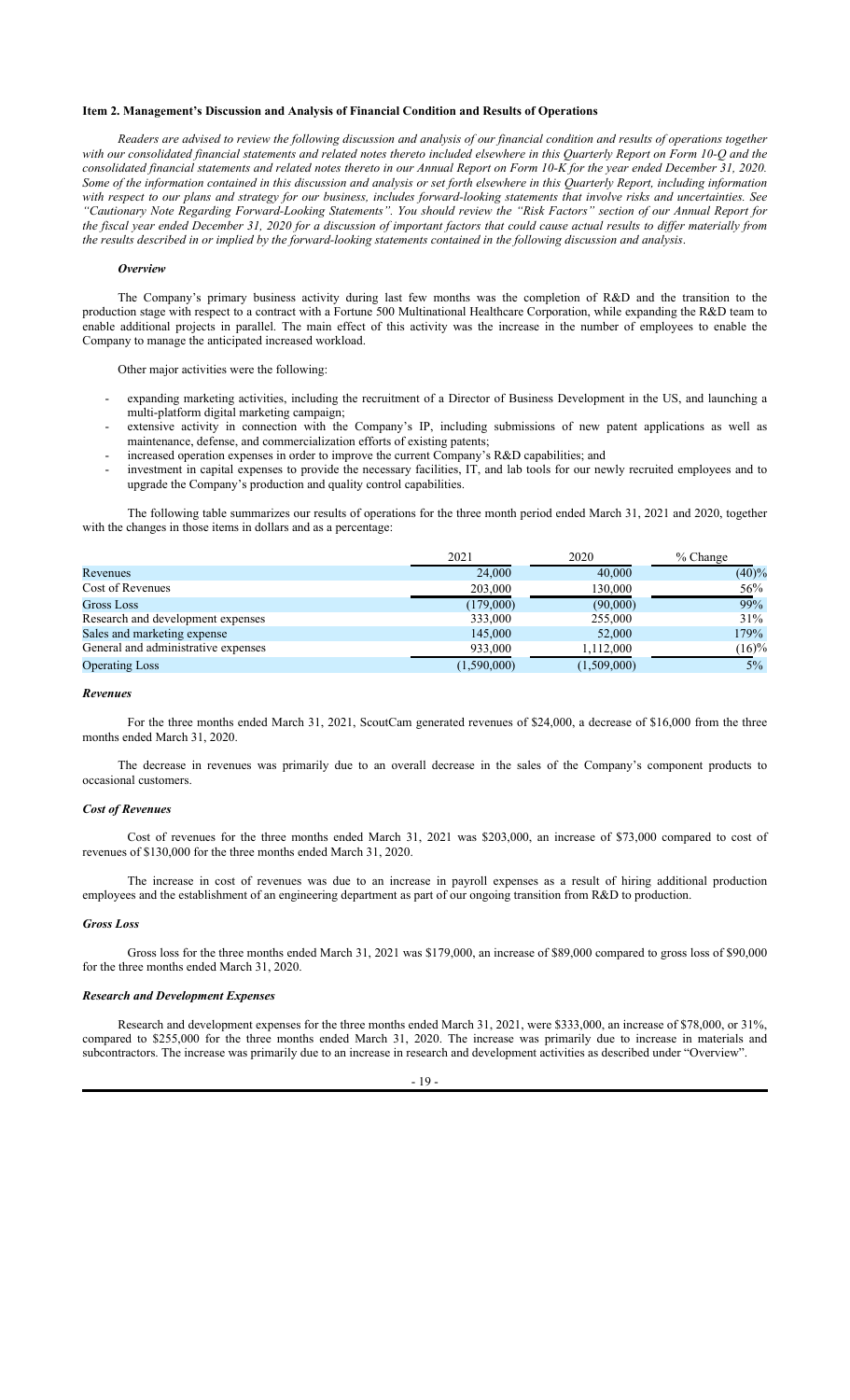### Sales and Marketing Expenses

Sales and marketing expenses for the three months ended March 31, 2021, were \$145,000, an increase of \$93,000, or 179%, compared to \$52,000 for the three months ended March 31, 2020. The increase was primarily due to an increase in marketing activities as described under "Overview".

### General and Administrative Expenses

General and Administrative expenses for the three months ended March 31, 2021, were \$933,000, a decrease of \$179,000, or 16%, compared to \$1,112,000 for the three months ended March 31, 2020. The decrease was primarily due to a decrease in share - based compensation expenses (see note 4 to our interim condensed financial statements as of March 31, 2021), which was partially offset by an increase in payroll expenses due to the hiring of additional employees.

#### Operating loss

We incurred an operating loss of \$1,590,000 for the three months ended March 31, 2021, an increase of \$81,000, or 5%, compared to operating loss of \$1,509,000 for the three months ended March 31, 2020. The increase in operating loss was due to an \$89,000 increase in gross loss, \$78,000 increase in research and development expenses, and \$93,000 increase in sales and marketing expenses, which collectively were partially offset by a \$179,000 decrease in administrative and general expenses.

### Liquidity and Capital Resources

We generated liquidity primarily from fund raising and warrant exercises as described in Note 9 of our interim condensed financial statements as of March 31, 2021.

As of March 31, 2021, our total assets were \$26,429,000. As of December 31, 2020, our total assets were \$5,895,000. The increase of assets was mainly due to an increase of cash and cash equivalents and increase of receivables on account of issuance of shares due to fundraising activities, as described in Note 4 of our interim condensed financial statements as of March 31, 2021. As of March 31, 2021, our total liabilities were \$4,093,000. As of December 31, 2020, our total liabilities were \$1,931,000. The increase of liabilities was mainly due to an increase of accounts payables, contract liabilities and other accrued compensation expenses.

Since incorporation through March 31, 2021, we incurred accumulated deficit of approximately \$7.9 million. Our cash and cash equivalents as of March 31, 2021, as well as the proceeds from issuance of ordinary shares and warrants in the private offering as detailed in Note 4, will allow us to fund our operating plan through at least the next 12 months. However, we expect to continue to incur significant research and development expenses and other costs related to our ongoing operations; and in order to continue our future operations, we will need to obtain additional funding until we become profitable.

#### Cash Flows

The following table sets forth the significant sources and uses of cash for the periods set forth below (in dollars):

|                                     | 2021       | 2020        |
|-------------------------------------|------------|-------------|
| Cash used in Operating Activity     | (774,000)  | (1,137,000) |
| Cash used in Investing Activity     | (117,000)  | (185,000)   |
| Cash provided by Financing Activity | 10.281,000 | 828,000     |
|                                     |            |             |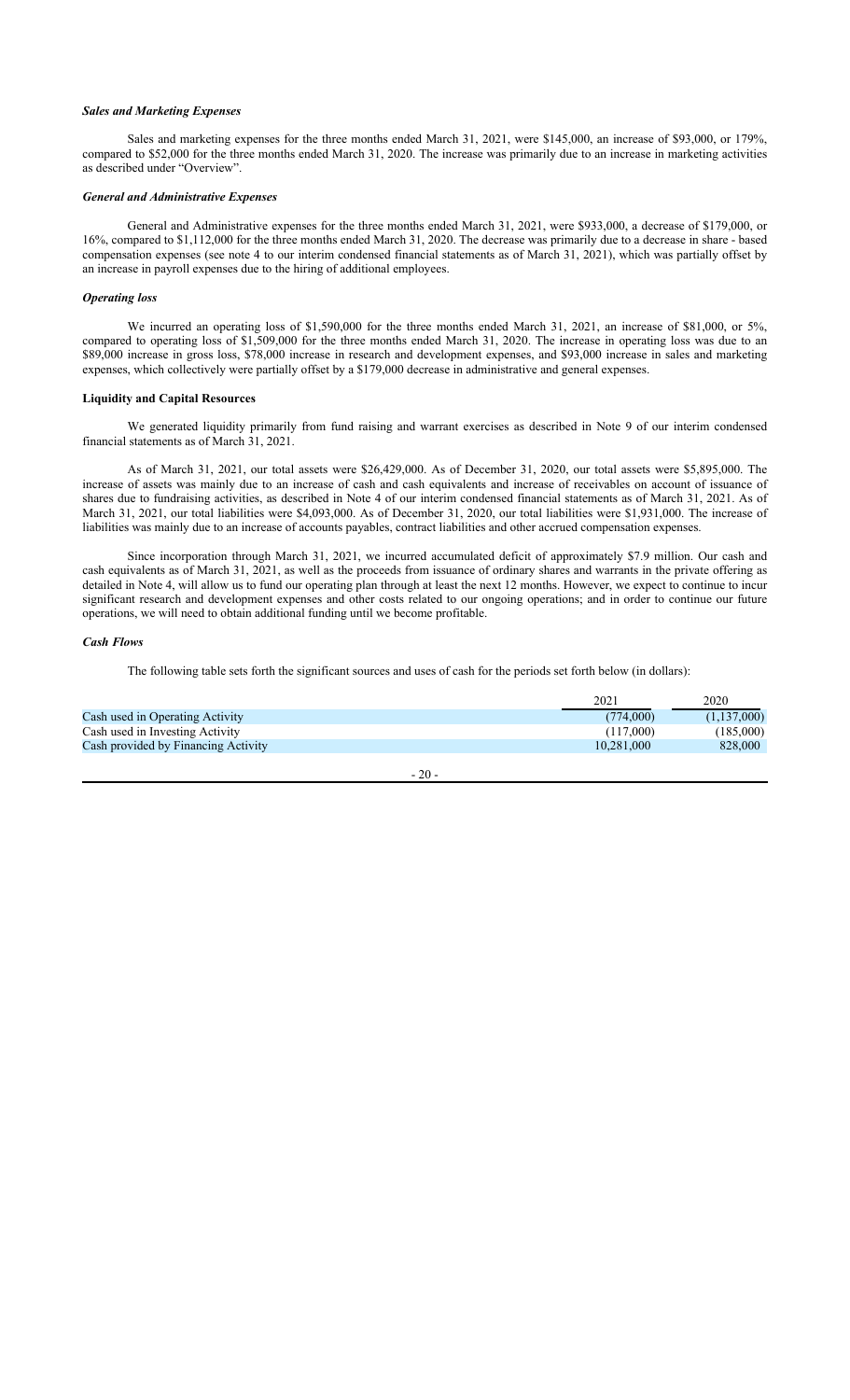### Operating Activities

For the three months ended March 31, 2021, net cash flows used in operating activities was \$774,000, due primarily to a net loss of \$1,606,000, partially offset by change in operating asset and liabilities of approximately \$724,000.

#### Investing Activities

For the three months ended March 31, 2021, net cash flows used in investing activities was \$117,000, due primarily to the purchase of property and equipment.

#### Financing Activities

For the three months ended March 31, 2021, net cash flows provided by financing activities was \$10,281,000, due primarily to proceeds from the issuance of shares and warrants equivalent to approximately \$9,500,000 and proceeds from exercise from warrants of approximately \$781,000.

#### Future Funding Requirements

The Company believes that it will require additional financing in order to provide the capital it needs to achieve its growth targets.

#### Off-Balance Sheet Arrangements

Since April 4, the Subsidiary leases additional offices in Omer, Israel, with a total of approximately 549 gross square meters. The rental payments are linked to the Israeli CPI.

#### Item 3. Quantitative and Qualitative Disclosures About Market Risk.

As a smaller reporting company, we are not required to provide the information requested by this Item.

### Item 4. Controls and Procedures.

## Disclosure Controls and Procedures

Under the supervision and with the participation of our management, including our principal executive officer and our principal financial officer, we conducted an evaluation of our disclosure controls and procedures, as such term is defined under Exchange Act Rule 13a-15(e). Based on this evaluation, our principal executive officer and our principal financial officer concluded that our disclosure controls and procedures were effective as of the end of the period covered by this report.

No change in our internal control over financial reporting, as defined in Exchange Act Rule 13a-15(e), occurred during the three months ended March 31, 2021 that has materially affected, or is reasonably likely to materially affect, our internal control over financial reporting.

## PART II- OTHER INFORMATION

## ITEM 1. LEGAL PROCEEDINGS

From time to time, we may become involved in legal proceedings relating to claims arising from the ordinary course of business. Our management believes that there are currently no claims or actions pending against us, the ultimate disposition of which could have a material adverse effect on our results of operations, financial condition or cash flows.

### ITEM 1A. RISK FACTORS.

There have been no material changes from the information set forth in "Risk Factors" in our Annual Report on Form 10-K for the fiscal year ended December 31, 2020 as filed with the SEC on March 31, 2021.

### $21$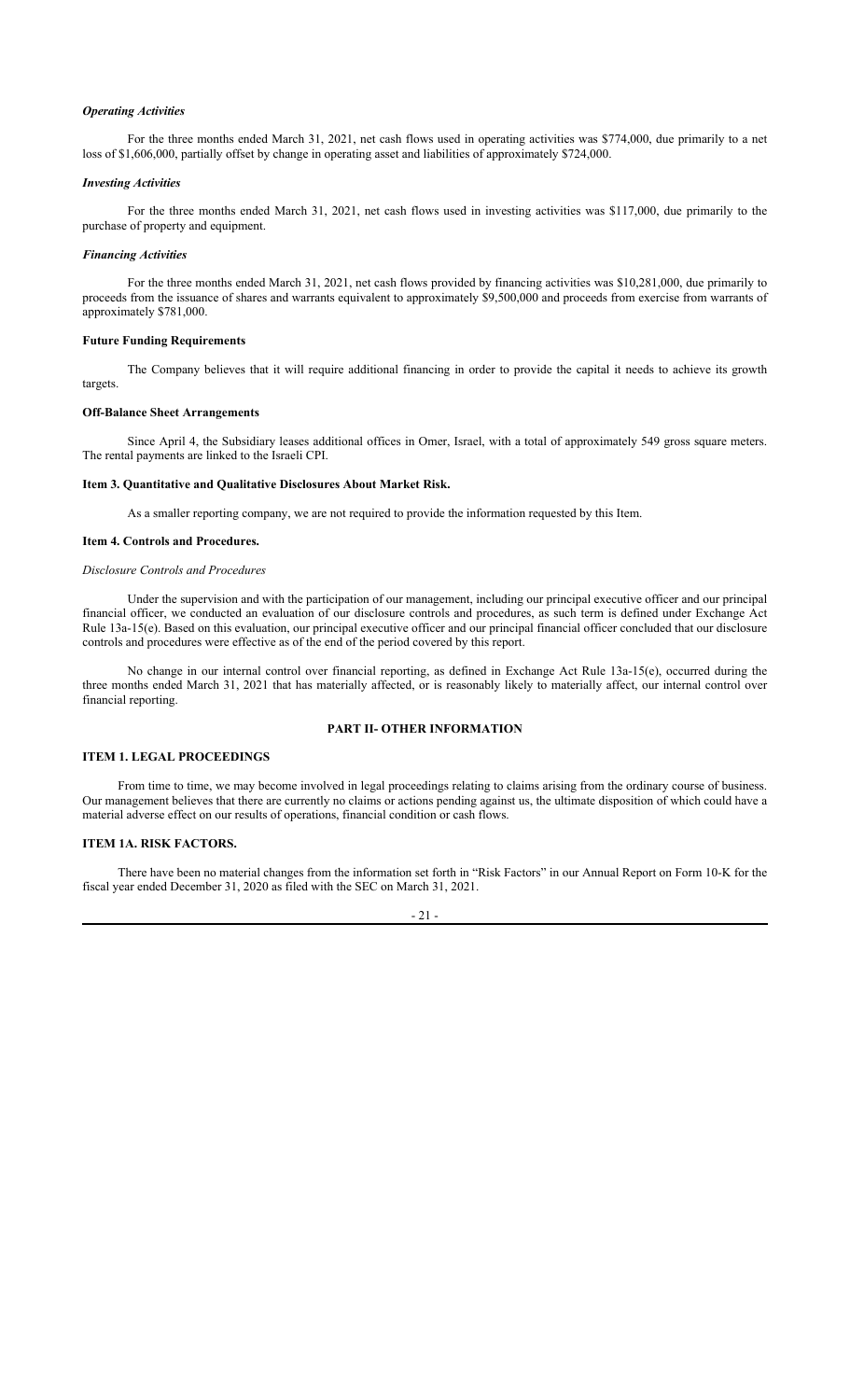## ITEM 2. UNREGISTERED SALES OF EQUITY SECURITIES

There have been no unregistered sales of equity securities in addition to the sales provided under Form 8-K as filed with the SEC during the recent fiscal quarter ended March 31, 2021.

## ITEM 3. DEFAULTS UPON SENIOR SECURITIES

None.

## ITEM 4. MINE SAFETY DISCLOSURE

Not applicable.

## ITEM 5. OTHER INFORMATION

None.

## ITEM 6. EXHIBITS.

(a) The following documents are filed as exhibits to this Quarterly Report or incorporated by reference herein.

| <b>Exhibit</b><br>Number | <b>Description</b>                                                                                                                                       |
|--------------------------|----------------------------------------------------------------------------------------------------------------------------------------------------------|
| $31.1*$                  | Certification of Principal Executive Officer pursuant to Section 302 of the Sarbanes-Oxley Act                                                           |
| $31.2*$                  | Certification of Principal Financial Officer pursuant to Section 302 of the Sarbanes-Oxley Act                                                           |
| $32.1***$                | Certification of Principal Executive Officer pursuant to 18 U.S.C. Section 1350, as adopted pursuant to Section 906 of the<br>Sarbanes-Oxley Act of 2002 |
| $32.2**$                 | Certification of Principal Financial Officer pursuant to 18 U.S.C. Section 1350, as adopted pursuant to Section 906 of the<br>Sarbanes-Oxley Act of 2002 |
| 101.INS                  | <b>XBRL Instance Document</b>                                                                                                                            |
| 101.INS                  | <b>XBRL Taxonomy Extension Schema Document</b>                                                                                                           |
|                          | 101.CAL XBRL Taxonomy Extension Calculation Linkbase Document                                                                                            |
|                          | 101.DEF XBRL Taxonomy Extension Definition Linkbase Document                                                                                             |
|                          | 101.LAB XBRL Taxonomy Extension Label Linkbase Document                                                                                                  |
| 101.PRE                  | XBRL Taxonomy Extension Presentation Linkbase Document                                                                                                   |
| $\ast$                   | Filed herewith.                                                                                                                                          |
| **                       | Furnished herewith.                                                                                                                                      |

22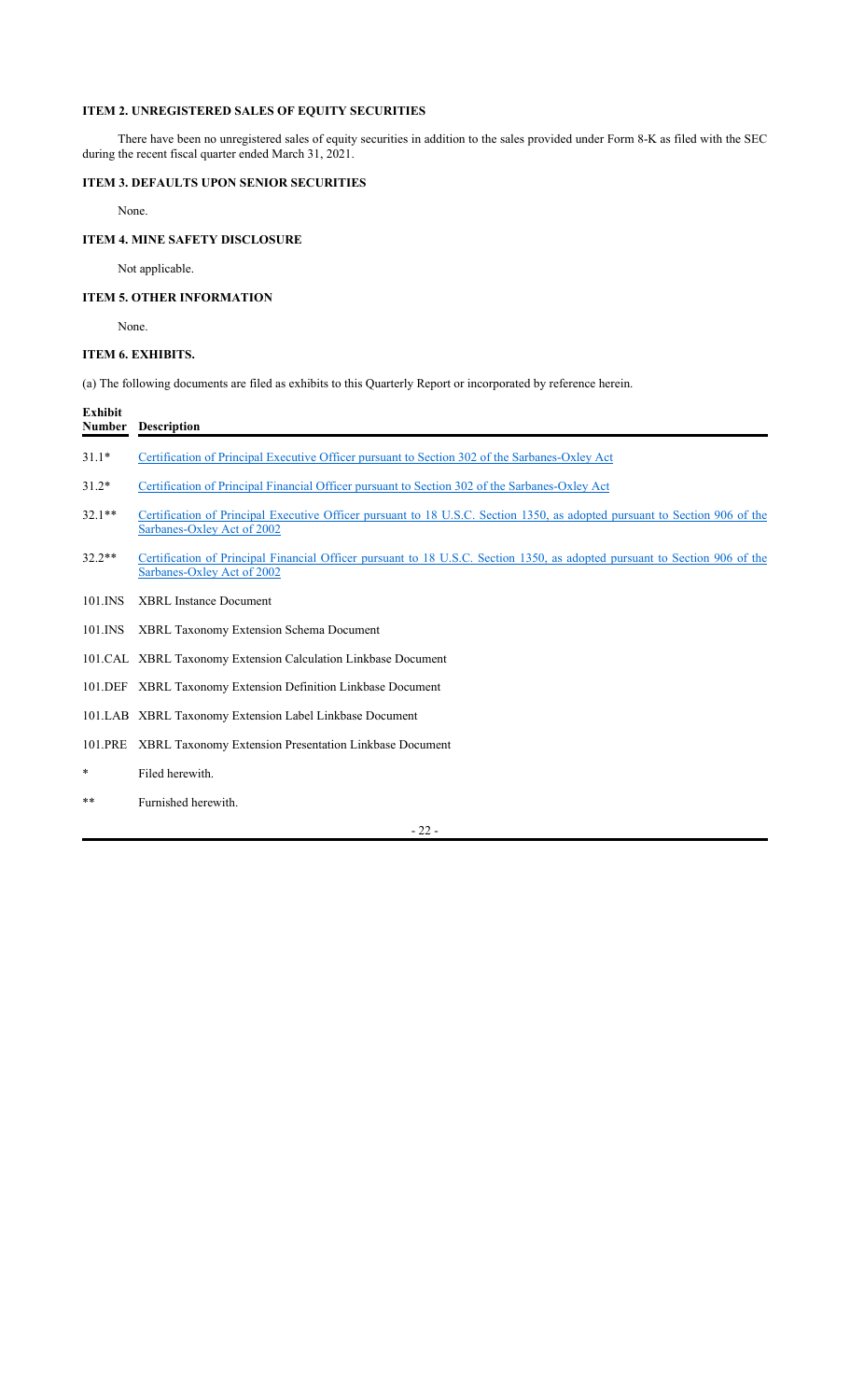## SIGNATURES

Pursuant to the requirements of the Securities Exchange Act of 1934, the Registrant has duly caused this report to be signed on its behalf by the undersigned hereunto duly authorized.

## Date: May 14, 2021 SCOUTCAM INC.

| By: /s/ Yovav Sameah           |
|--------------------------------|
| Name: Yovay Sameah             |
| Title: Chief Executive Officer |
| ScoutCam Inc.                  |
|                                |
| By: $\frac{s}{T}$ Tanya Yosef  |

Name:Tanya Yosef

Title: Chief Financial Officer ScoutCam Inc.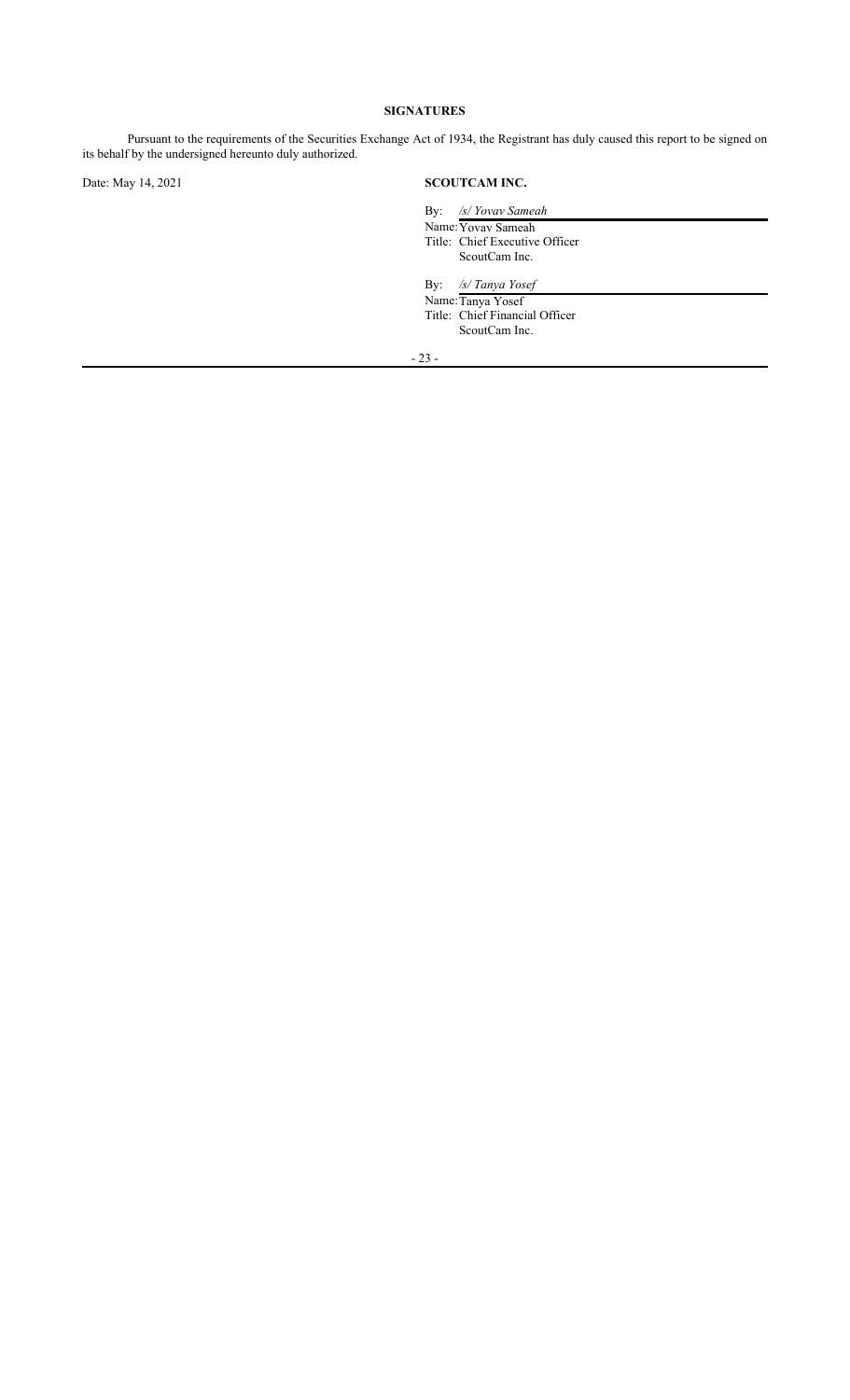#### Exhibit 31.1

### CERTIFICATION PURSUANT TO RULE 13a-14(a) UNDER THE SECURITIES EXCHANGE ACT OF 1934, AS ADOPTED PURSUANT TO SECTION 302 OF THE SARBANES-OXLEY ACT OF 2002

I, Yovav Sameah, certify that:

- 1. I have reviewed this Quarterly Report on Form 10-Q for the period ended March 31, 2021 of ScoutCam Inc.;
- 2. Based on my knowledge, this report does not contain any untrue statement of a material fact or omit to state a material fact necessary to make the statements made, in light of the circumstances under which such statements were made, not misleading with respect to the quarter end covered by this report;
- 3. Based on my knowledge, the financial statements, and other financial information included in this report, fairly present in all material respects the financial condition, results of operations and cash flows of the registrant as of, and for, the quarter end presented in this report;
- 4. The registrant's other certifying officer and I are responsible for establishing and maintaining disclosure controls and procedures (as defined in Exchange Act Rules 13a-15(e) and 15d-15(e)) and internal control over financial reporting (as defined in Exchange Act Rules 13a-15(f) and 15d-15(f)) for the registrant and have:
- a. Designed such disclosure controls and procedures, or caused such disclosure controls and procedures to be designed under our supervision, to ensure that material information relating to the registrant, including its consolidated subsidiaries, is made known to us by others within those entities, particularly during the quarter end in which this report is being prepared;
- b. Designed such internal control over financial reporting, or caused such internal control over financial reporting to be designed under our supervision, to provide reasonable assurance regarding the reliability of financial reporting and the preparation of financial statements for external purposes in accordance with generally accepted accounting principles;
- c. Evaluated the effectiveness of the registrant's disclosure controls and procedures and presented in this report our conclusions about the effectiveness of the disclosure controls and procedures, as of the end of the quarter end covered by this report based on such evaluation; and
- d. Disclosed in this report any change in the registrant's internal control over financial reporting that occurred during the registrant's most recent fiscal quarter (the registrant's fourth fiscal quarter in the case of an annual report) that has materially affected, or is reasonably likely to materially affect, the registrant's internal control over financial reporting; and
- 5. The registrant's other certifying officer and I have disclosed, based on our most recent evaluation of internal control over financial reporting, to the registrant's auditors and the audit committee of the registrant's board of directors (or persons performing the equivalent functions):
- a. All significant deficiencies and material weaknesses in the design or operation of internal control over financial reporting which are reasonably likely to adversely affect the registrant's ability to record, process, summarize and report financial information; and
- b. Any fraud, whether or not material, that involves management or other employees who have a significant role in the registrant's internal control over financial reporting.

Date: May 14, 2021

/s/ Yovav Sameah Yovav Sameah Chief Executive Officer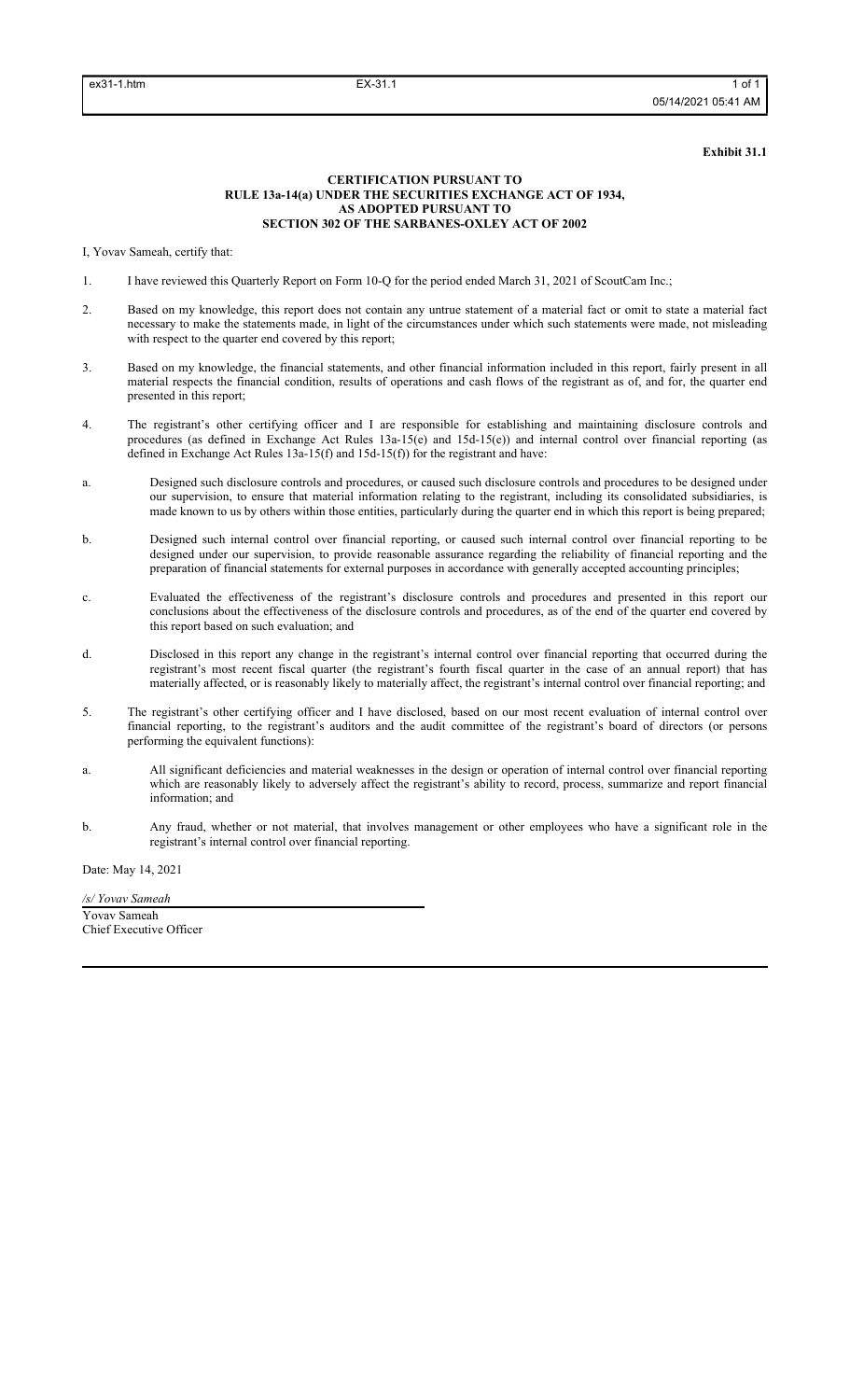#### Exhibit 31.2

### CERTIFICATION PURSUANT TO RULE 13a-14(a) UNDER THE SECURITIES EXCHANGE ACT OF 1934, AS ADOPTED PURSUANT TO SECTION 302 OF THE SARBANES-OXLEY ACT OF 2002

I, Tanya Yosef, certify that:

- 1. I have reviewed this Quarterly Report on Form 10-Q for the period ended March 31, 2021, of ScoutCam Inc.;
- 2. Based on my knowledge, this report does not contain any untrue statement of a material fact or omit to state a material fact necessary to make the statements made, in light of the circumstances under which such statements were made, not misleading with respect to the quarter end covered by this report;
- 3. Based on my knowledge, the financial statements, and other financial information included in this report, fairly present in all material respects the financial condition, results of operations and cash flows of the registrant as of, and for, the quarter end presented in this report;
- 4. The registrant's other certifying officer and I are responsible for establishing and maintaining disclosure controls and procedures (as defined in Exchange Act Rules 13a-15(e) and 15d-15(e)) and internal control over financial reporting (as defined in Exchange Act Rules 13a-15(f) and 15d-15(f)) for the registrant and have:
- a. Designed such disclosure controls and procedures, or caused such disclosure controls and procedures to be designed under our supervision, to ensure that material information relating to the registrant, including its consolidated subsidiaries, is made known to us by others within those entities, particularly during the quarter end in which this report is being prepared;
- b. Designed such internal control over financial reporting, or caused such internal control over financial reporting to be designed under our supervision, to provide reasonable assurance regarding the reliability of financial reporting and the preparation of financial statements for external purposes in accordance with generally accepted accounting principles;
- c. Evaluated the effectiveness of the registrant's disclosure controls and procedures and presented in this report our conclusions about the effectiveness of the disclosure controls and procedures, as of the end of the quarter end covered by this report based on such evaluation; and
- d. Disclosed in this report any change in the registrant's internal control over financial reporting that occurred during the registrant's most recent fiscal quarter (the registrant's fourth fiscal quarter in the case of an annual report) that has materially affected, or is reasonably likely to materially affect, the registrant's internal control over financial reporting; and
- 5. The registrant's other certifying officer and I have disclosed, based on our most recent evaluation of internal control over financial reporting, to the registrant's auditors and the audit committee of the registrant's board of directors (or persons performing the equivalent functions):
- a. All significant deficiencies and material weaknesses in the design or operation of internal control over financial reporting which are reasonably likely to adversely affect the registrant's ability to record, process, summarize and report financial information; and
- b. Any fraud, whether or not material, that involves management or other employees who have a significant role in the registrant's internal control over financial reporting.

Date: May 14, 2021

/s/ Tanya Yosef Tanya Yosef Chief Financial Officer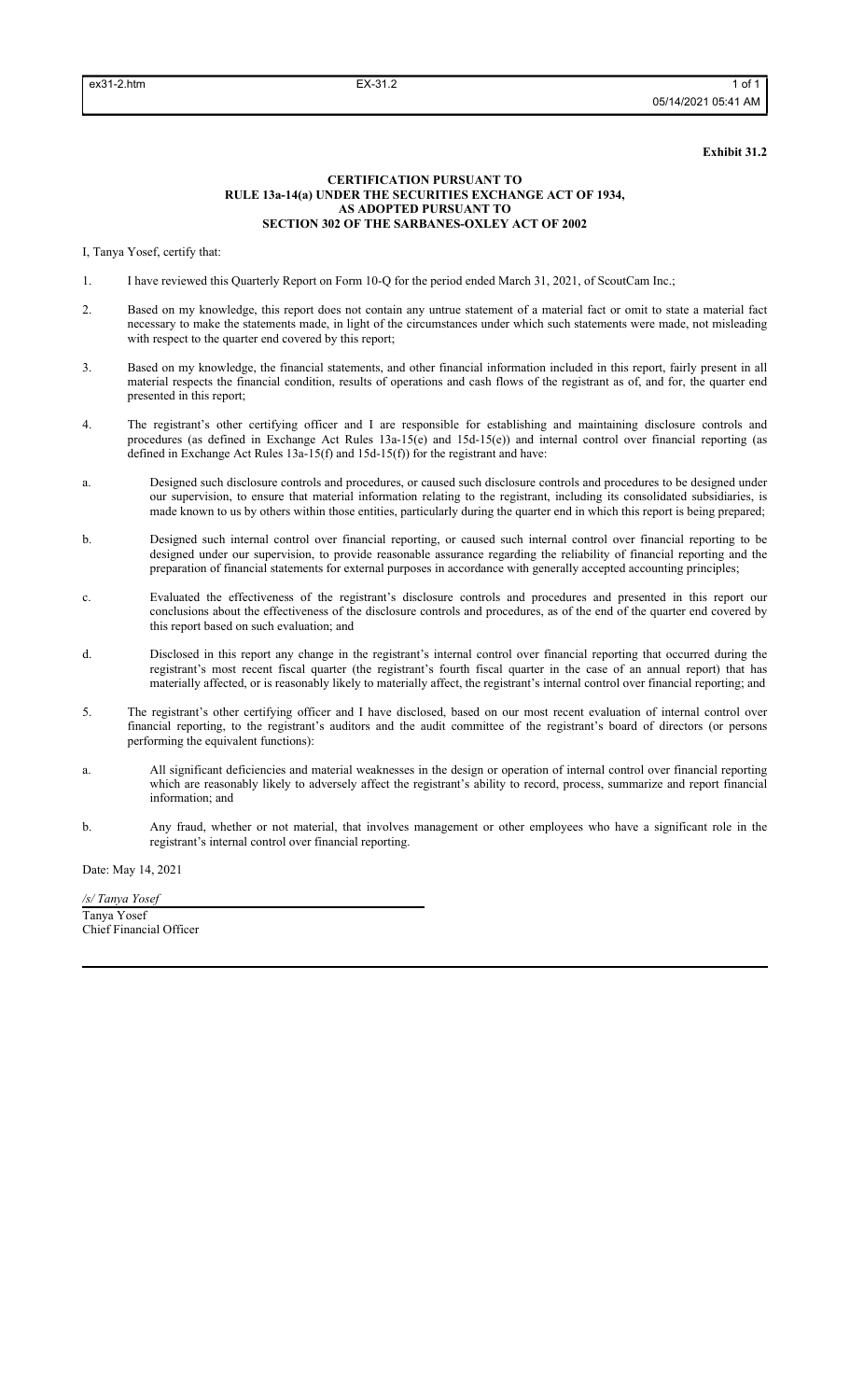Exhibit 32.1

### CERTIFICATION PURSUANT TO 18 U.S.C. SECTION 1350, AS ADOPTED PURSUANT TO SECTION 906 OF THE SARBANES-OXLEY ACT OF 2002

In connection with the Quarterly Report of ScoutCam Inc. (the "Company") on Form 10-Q for the period ended March 31, 2021, as filed with the Securities and Exchange Commission on the date hereof (the "Report"), I, Yovav Sameah, Chief Executive Officer of the Company, certify, pursuant to 18 U.S.C. Section 1350, as adopted pursuant to Section 906 of the Sarbanes-Oxley Act of 2002, that to the best of my knowledge:

- (1) The Report fully complies with the requirements of Section 13(a) or 15(d) of the Securities Exchange Act of 1934, as amended; and
- (2) The information contained in the Report fairly presents, in all material respects, the financial condition and results of operations of the Company.

/s/ Yovav Sameah Yovav Sameah Chief Executive Officer ScoutCam Inc. May 14, 2021